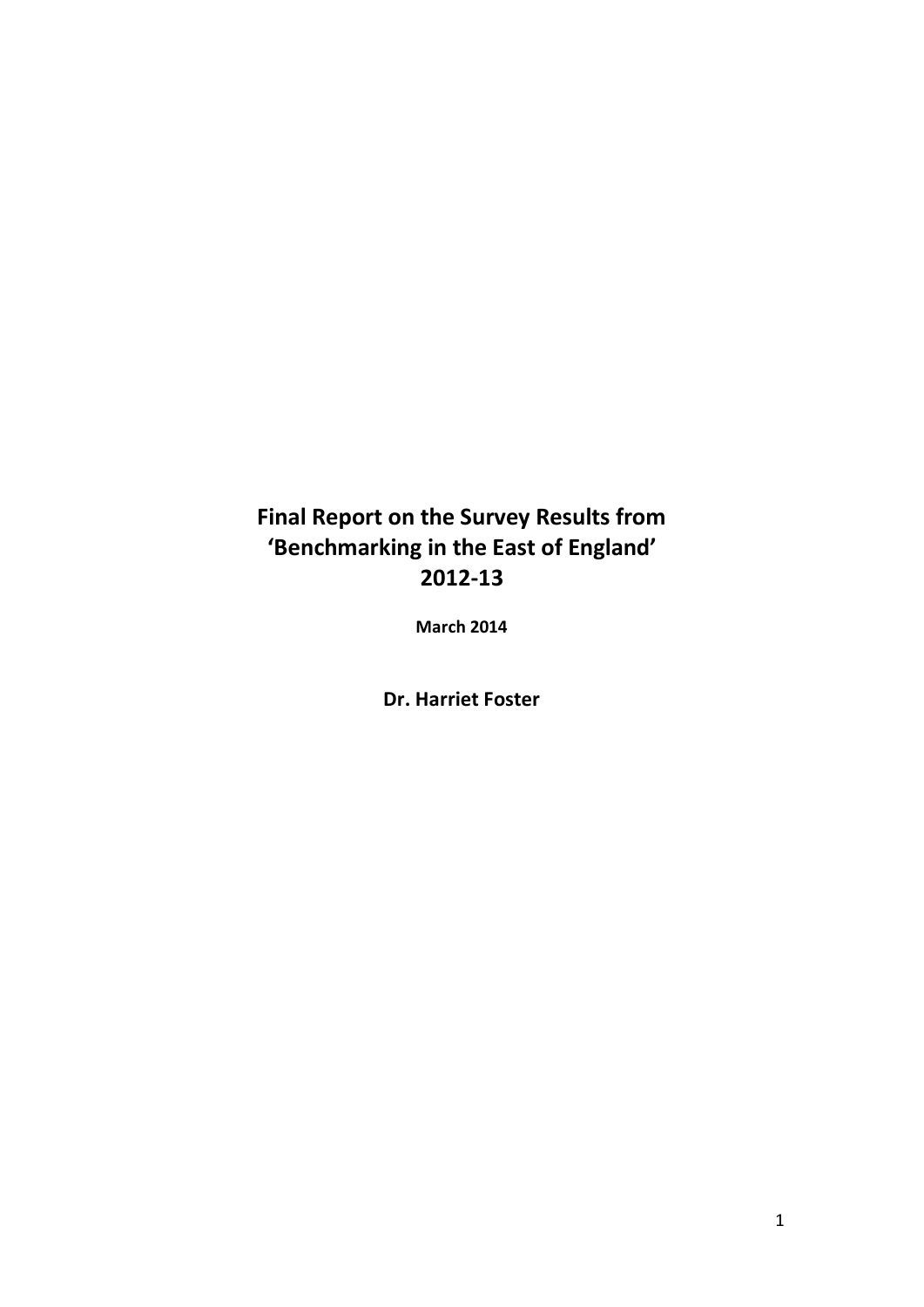## **Contents**

| 2.1 |                                                                                      |  |
|-----|--------------------------------------------------------------------------------------|--|
| 2.2 |                                                                                      |  |
| 2.3 |                                                                                      |  |
| 2.4 |                                                                                      |  |
| 2.5 |                                                                                      |  |
|     |                                                                                      |  |
| 3.1 |                                                                                      |  |
| 3.2 |                                                                                      |  |
| 3.3 |                                                                                      |  |
| 3.4 |                                                                                      |  |
| 3.5 |                                                                                      |  |
| 3.6 |                                                                                      |  |
| 3.7 |                                                                                      |  |
| 3.8 |                                                                                      |  |
| 3.9 |                                                                                      |  |
|     |                                                                                      |  |
|     |                                                                                      |  |
|     |                                                                                      |  |
|     |                                                                                      |  |
|     |                                                                                      |  |
|     |                                                                                      |  |
|     |                                                                                      |  |
|     | Appendix 2: Proportion of audiences figures based on actual and estimated counts  26 |  |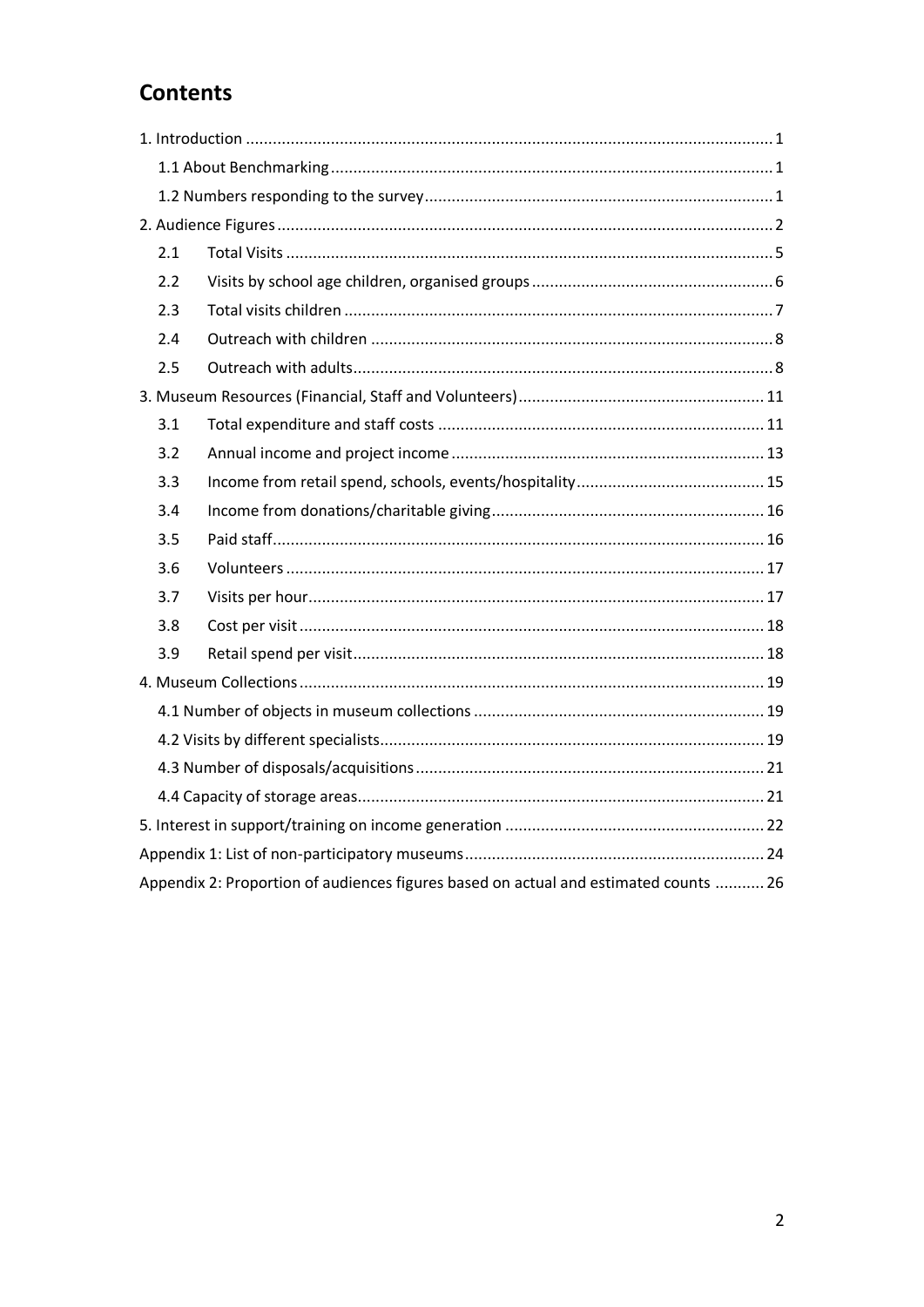|                                                                                     | Page |
|-------------------------------------------------------------------------------------|------|
| Table 1: Response rate to survey by county                                          | 2    |
| Table 2: Total and average (mean) figures for all audience data by county and       | 3    |
| region for 2011/12 and 2012/13.                                                     |      |
| Table 3: Total and average (mean) figures for all audience data by county and       | 4    |
| region for 2012/12 and 2012/13 based on a constant sample of museums for each       |      |
| measure, including the percentage difference between each year's total figures.     |      |
| Table 4: Summary of total and mean figures for 'Resources' (financial, staff and    | 10   |
| volunteers) by county and region.                                                   |      |
| Table 5: Total expenditure at county level for 2012-13, 2011-12 and 2010-11.        | 12   |
| Table 6: Number of museums or museum services that fall into each category for      | 19   |
| the number of objects in their collections.                                         |      |
| Table 7: County summary detailing the number of visits by different specialists and | 20   |
| the presence of an intruder detection system.                                       |      |
| Table 8: Total and mean number of disposals from and acquisitions to museum         | 21   |
| collections by county.                                                              |      |
| Table 9: Number of museums / museum services that fall into each category with      | 21   |
| regard to statements about the capacity of their storage areas.                     |      |
| Table 10: Museums that currently do not have in place plans to deal with a          | 22   |
| shortage of storage space, by category relating to how imminent this shortage is.   |      |
| Table 11: The number of museums indicating interest in having support/training in   | 22   |
| different areas of income generation.                                               |      |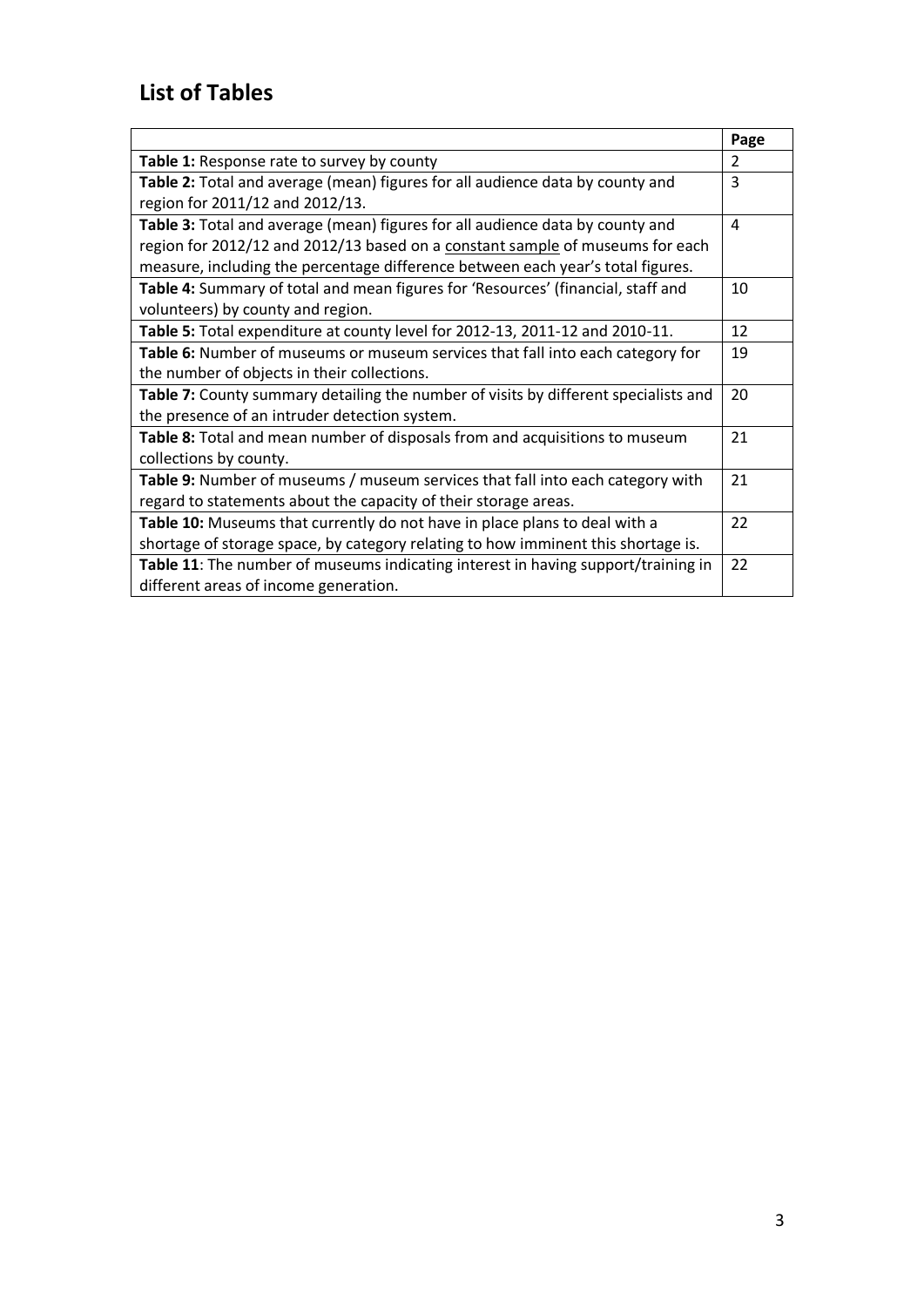## **1. Introduction**

### **1.1 About Benchmarking**

Benchmarking in the East of England is an annual survey aimed at museums in the region that are accredited or working towards accreditation (of which there are usually 165-170). It has been delivered every year since 2001-02 and is currently the only regular regional museum survey of its kind. From 2009-10 onwards, the survey has been revised and reduced in size as well as delivered largely online. Although the opportunity to review the content of the survey is taken each year to ensure it remains fit for purpose, many questions on the survey have remained largely unchanged for several years (with the exception of some new questions introduced in the last two years) and fall into the following four sections:

- 1. Museum information
- 2. Audiences
- 3. Resources (Financial, Staff and Volunteers0
- 4. Your Collections

For the last three years, an additional fifth section has been included which has changed annually depending on priorities of the moment. For example, it has asked questions covering museums' volunteer policy, use of Benchmarking data and digital strategy. This year the additional section has captured feedback on where best museums would like support or training relating to income generation.

For the second year running, museums have also been asked for permission to publish their data online. Previously, this information was not made publically available. Museums can opt out of this or chose to publish all information apart from their financial data.

### **1.2 Numbers responding to the survey**

The response rate this year is unfortunately significantly down on previous years (60% at county level, see **Table 1**, compared with 76% in 2011-12 and 68% in 2010/11). This is despite several reminders about the survey being sent to participating museums.

To some extent the response rate in Essex (35%) is lowering the mean for the region. This can be explained in part by restructuring changes in museum development work in that county when the survey was running, which meant that it did not have as high a profile as usual. Other factors across the region include a larger number of volunteer-run museums than normal reporting being unable to respond due to other pressures on resources. Some museums have prioritised other work, for example those in Colchester & Ipswich Museum Service (CIMS) have provided very limited information because of the demands of a large project to redevelop Colchester Castle. Where information is lacking from certain museums, this is highlighted in the dataset provided separately. A full list of museums that did not respond fully or at all is given in **Appendix 1**.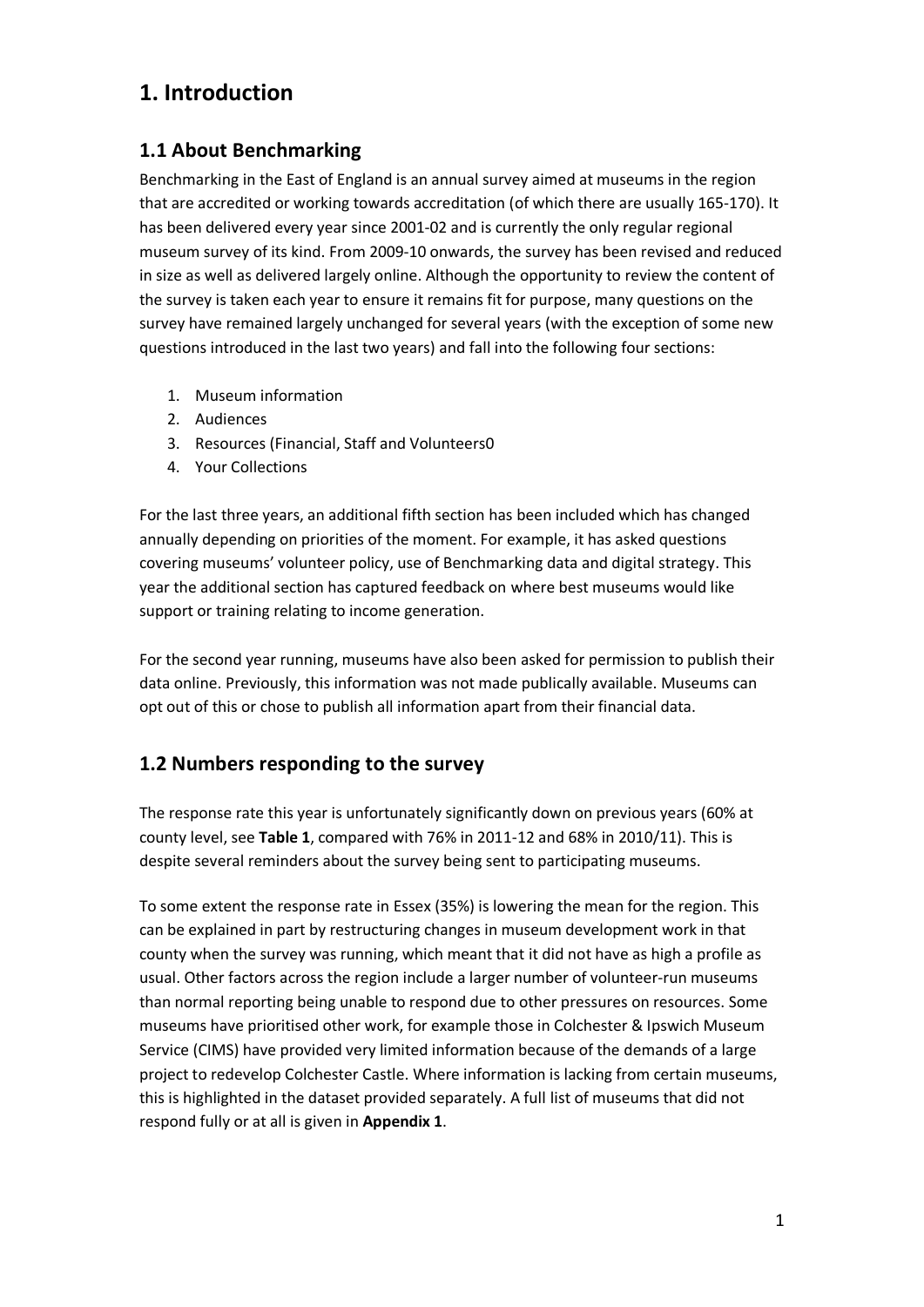| County         | <b>Number of</b><br>responses | <b>Number</b><br>expected <sup>1</sup> | <b>Response rate</b> |
|----------------|-------------------------------|----------------------------------------|----------------------|
| Bedfordshire   | 6                             | 10                                     | 60%                  |
| Cambridgeshire | 21                            | 28                                     | 75%                  |
| Essex          | 13                            | 37                                     | 35%                  |
| Hertfordshire  | 16                            | 22                                     | 73%                  |
| Norfolk        | 19                            | 33                                     | 58%                  |
| Suffolk        | 24                            | 35                                     | 69%                  |
| All            | 99                            | 165                                    | 60%                  |

**Table 1:** Response rate to survey by county

## **2. Audience Figures**

l

This section reports on the audience figures provided by museums for 2011-12 and 2012-13, which include total visits, visits by children, visits by school age children in organised groups, instances of outreach participation with children and with adults. **Appendix 2** provides a summary of the proportion that is actual vs. estimated figures and **Tables 2 and 3** provide summaries of all audience data by county and for the region as a whole.

Historically, two years worth of audience data have been requested by the survey. This aids in compiling a constant sample comprising a large number of museums, as some museums do not consistently respond to the survey every year. A **constant sample** excludes museums from the sample for that particular question where there is missing data, for one or both years. 'Missing data' can include that which is not supplied, as well as instances where a museum has been closed for part or all of a year and so has incomplete audience figures. This ensures that figures for the same measure may be compared year-on-year<sup>2</sup>.

Furthermore, this means that 2011-12 audience figures given in tables in this report may not correspond with those given in the Benchmarking report last year, as the sample of museums on which each set of figures is based is not the same.

Where 'visits' to a museum are reported, overall total figures are based for the most part on actual counts (respectively 91%, 95% and 95% for all visits, child visits and school age child visits). Outreach figures are based on a greater proportion that is estimated rather than actual (between 40% and 42% of the total for each measure is based on an actual count).

Comments provided by museums to explain any changes to their audience figures over time have been used to explain wider trends at county or regional level within the discussion for each measure.

 $^1$  N.B. Three museums, one in each of the counties of Cambridgeshire, Norfolk and Suffolk, were closed for redevelopment during 2011-12, and in Hertfordshire another museum has lost its accredited status. These four museums have not been included in the 'Number expected' figures.

 $2$  The following must be stressed. The variation in mean audience figures between different counties or between different years tends to reflect two issues: (1) the presence or absence of 'larger' museums in a given county (i.e. as a broad indicator those museums with over 75,000 visits per annum), (2) whether or not these larger museums have provided figures in a given year.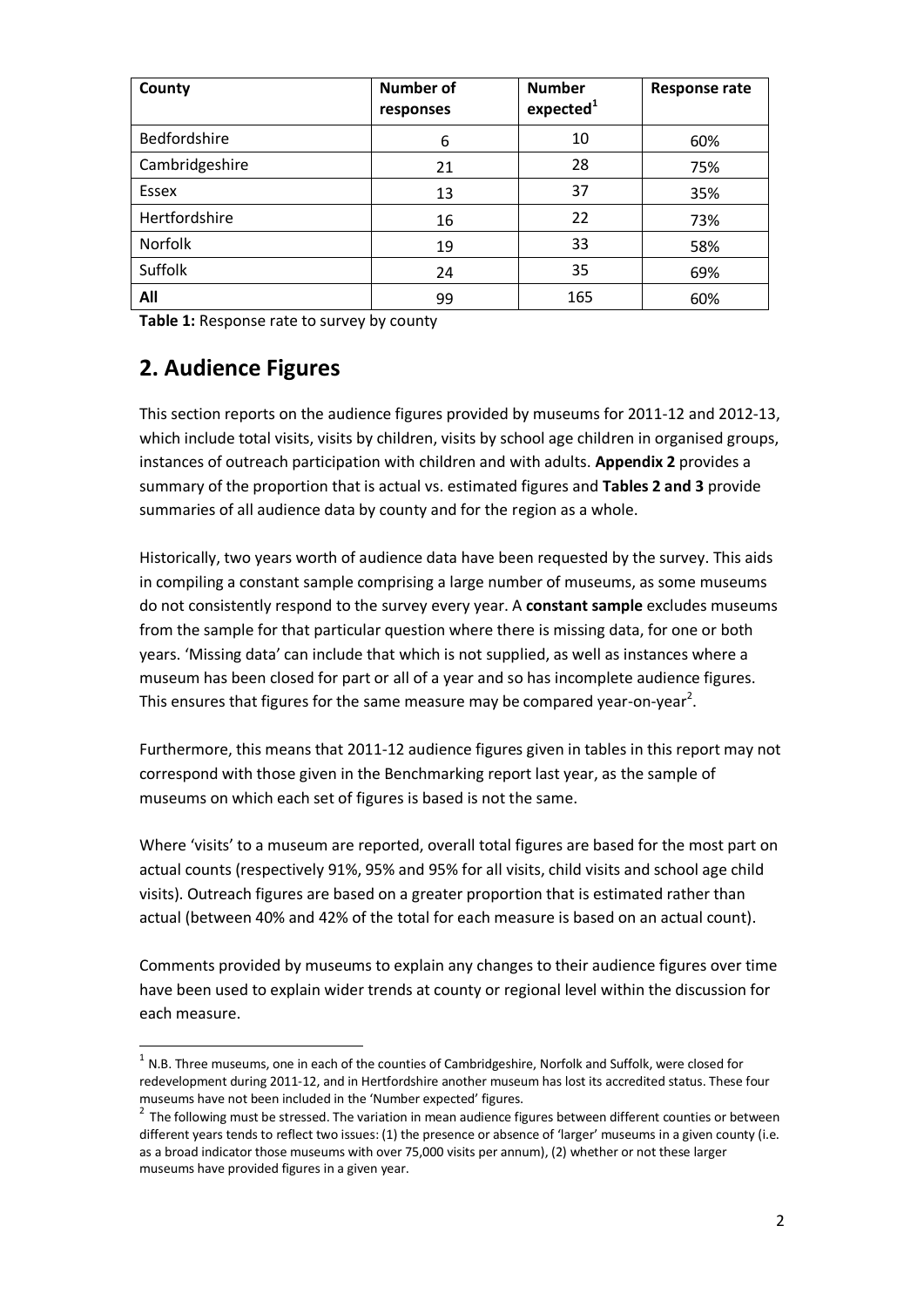|                        |                |                     |                     |                   |                   | Visits, school age<br>children, organised |                  |              |                    |              |                  |
|------------------------|----------------|---------------------|---------------------|-------------------|-------------------|-------------------------------------------|------------------|--------------|--------------------|--------------|------------------|
|                        |                | <b>Total Visits</b> |                     | Visits, children  |                   | groups                                    |                  |              | Children, outreach |              | Adults, outreach |
|                        |                | 2011-12             | 2012-13             | 2011-12           | 2012-13           | 2011-12                                   | 2012-13          | 2011-12      | 2012-13            | 2011-12      | 2012-13          |
|                        |                |                     |                     |                   |                   |                                           |                  |              |                    |              |                  |
| <b>Bedfordshire</b>    | <b>TOTAL</b>   | 294,964             | 260,446             | 113,030           | 98,776            | 4,217                                     | 10,960           | 1,005        | 210                | 830          | 262              |
|                        | <b>AVERAGE</b> | 49,161              | 43,408              | 28,258            | 24,694            | 703                                       | 2,192            | 201          | 53                 | 166          | 66               |
|                        | $n =$          | 6                   | 6                   | 4                 | 4                 | 6                                         | 5                | 5            | $\overline{4}$     | 5            | $\overline{4}$   |
| Cambridgeshire         | <b>TOTAL</b>   |                     |                     |                   |                   |                                           |                  |              |                    |              |                  |
|                        | <b>AVERAGE</b> | 1,207,182<br>75,449 | 1,264,255<br>74,368 | 195,250<br>15,019 | 209,926<br>16,148 | 86,867<br>6,205                           | 104,895<br>6,556 | 9,171<br>611 | 7,199<br>480       | 5,421<br>361 | 7,183<br>479     |
|                        |                | 16                  | 17                  | 13                | 13                | 14                                        | 16               | 15           | 15                 | 15           | 15               |
|                        | $n =$          |                     |                     |                   |                   |                                           |                  |              |                    |              |                  |
| <b>Essex</b>           | <b>TOTAL</b>   | 299,672             | 279,050             | 71,951            | 62,274            | 33,954                                    | 28,402           | 13,080       | 16,932             | 5,481        | 8,060            |
|                        | <b>AVERAGE</b> | 27,243              | 25,368              | 7,995             | 6,919             | 3,395                                     | 2,840            | 1,869        | 2,419              | 685          | 1,008            |
|                        | $n =$          | 11                  | 11                  | 9                 | 9                 | 10                                        | 10               |              |                    | 8            | 8                |
| <b>Hertfordshire</b>   | <b>TOTAL</b>   |                     |                     | 99,880            |                   |                                           |                  |              |                    |              | 9,284            |
|                        | <b>AVERAGE</b> | 333,725<br>23,838   | 374,987<br>26,785   | 7,683             | 109,496<br>7,821  | 46,171<br>3,848                           | 42,801<br>3,057  | 34,027       | 39,117<br>3,556    | 6,605<br>734 | 928              |
|                        |                |                     |                     |                   |                   |                                           |                  | 3,403        |                    |              |                  |
|                        | $n =$          | 14                  | 14                  | 13                | 14                | 12                                        | 14               | 10           | 11                 | 9            | 10               |
| <b>Norfolk</b>         | <b>TOTAL</b>   | 365,356             | 389,943             | 76,139            | 81,673            | 34,386                                    | 34,048           | 2,759        | 1,023              | 3,560        | 1,287            |
|                        | <b>AVERAGE</b> | 21,492              | 22,938              | 5,857             | 6,283             | 2,149                                     | 2,128            | 184          | 68                 | 274          | 99               |
|                        | $n =$          | 17                  | 17                  | 13                | 13                | 16                                        | 16               | 15           | 15                 | 13           | 13               |
| <b>Suffolk</b>         |                |                     |                     |                   |                   |                                           |                  |              |                    |              |                  |
|                        | <b>TOTAL</b>   | 315,877             | 334,795             | 75,836            | 62,442            | 22,520                                    | 23,216           | 2,885        | 4,581              | 3,547        | 3,400            |
|                        | <b>AVERAGE</b> | 14,358              | 14,556              | 3,611             | 2,973             | 1,072                                     | 1,055            | 192          | 269                | 222          | 179              |
|                        | $n =$          | 22                  | 23                  | 21                | 21                | 21                                        | 22               | 15           | 17                 | 16           | 19               |
| <b>East of England</b> | <b>TOTAL</b>   | 2,816,776           | 2,903,476           | 632,086           | 624,587           | 228,115                                   | 244,322          | 62,927       | 69,062             | 25,444       | 29,476           |
|                        | <b>AVERAGE</b> | 32,753              | 32,994              | 8,659             | 8,440             | 2,888                                     | 2,944            | 939          | 1,001              | 386          | 427              |
|                        | $n =$          | 86                  | 88                  | 73                | 74                | 79                                        | 83               | 67           | 69                 | 66           | 69               |

**Table 2:** Total and average (mean) figures for all audience data by county and region for 2011/12 and 2012/13. 'n=' gives the number of museums in the sample for that particular measure.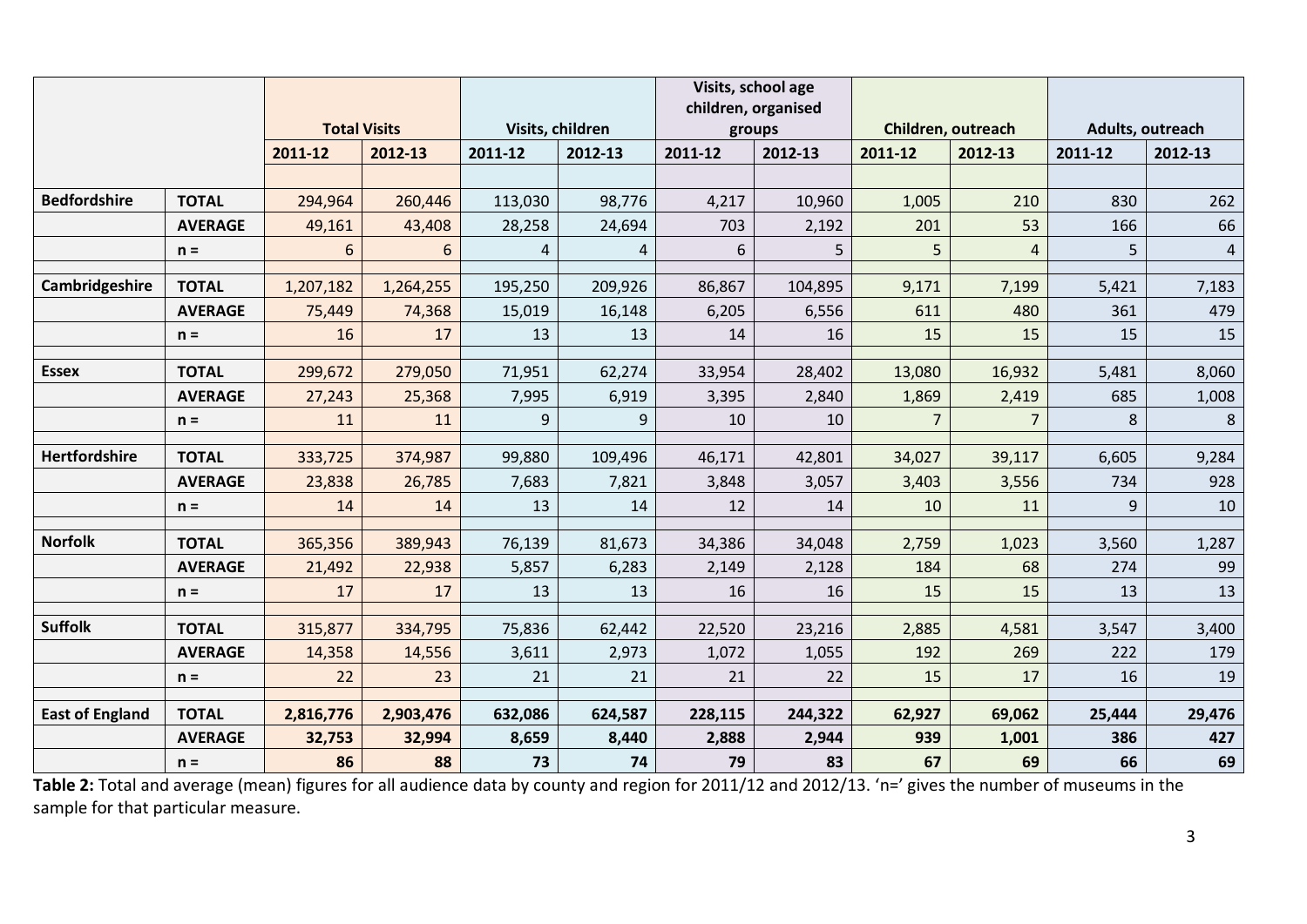|                           |                |           |                     | %          |                  |         | %          | Visits, school age<br>children, organised |         | %          |         |                    | %          |                  |              | %          |
|---------------------------|----------------|-----------|---------------------|------------|------------------|---------|------------|-------------------------------------------|---------|------------|---------|--------------------|------------|------------------|--------------|------------|
|                           |                |           | <b>Total Visits</b> | difference | Visits, children |         | difference | groups                                    |         | difference |         | Children, outreach | difference | Adults, outreach |              | difference |
|                           |                | 2011-12   | 2012-13             |            | 2011-12          | 2012-13 |            | 2011-12                                   | 2012-13 |            | 2011-12 | 2012-13            |            | 2011-12          | $ 2012 - 13$ |            |
|                           | <b>TOTAL</b>   | 294,964   | 260,446             | $-11.7%$   | 113,030          | 98,776  | $-12.6%$   | 4,200                                     | 10,910  | 159.8%     | 150     | 210                | 40.0%      | 480              | 262          | $-45.4%$   |
| <b>Beds</b>               | <b>AVERAGE</b> | 49,161    | 43,408              |            | 28,258           | 24,694  |            | 1,050                                     | 2,728   |            | 150     | 210                |            | 240              | 131          |            |
|                           | $n =$          |           | 6                   |            |                  |         |            |                                           |         |            |         |                    |            |                  |              |            |
|                           | <b>TOTAL</b>   | 1,087,182 | 1,063,500           | $-2.2%$    | 195,250          | 209,926 | 7.5%       | 86,867                                    | 97,285  | 12.0%      | 8,824   | 7,199              | $-18.4%$   | 5,421            | 7,183        | 32.5%      |
| <b>Cambs</b>              | <b>AVERAGE</b> | 72,479    | 70,900              |            | 15,019           | 16,148  |            | 6,205                                     | 6,949   |            | 802     | 654                |            | 452              | 599          |            |
|                           | $n =$          | 15        | 15                  |            | 13               | 13      |            | <b>14</b>                                 | 14      |            | 11      | 11                 |            | 12               | 12           |            |
|                           | <b>TOTAL</b>   | 264,895   | 245,170             | $-7.4%$    | 58,354           | 49,656  | $-14.9%$   | 31,429                                    | 26,261  | $-16.4%$   | 13,080  | 16,932             | 29.4%      | 5,481            | 8,060        | 47.1%      |
| <b>Essex</b>              | <b>AVERAGE</b> | 26,490    | 24,517              |            | 7,294            | 6,207   |            | 3,492                                     | 2,918   |            | 3,270   | 4,233              |            | 914              | 1,343        |            |
|                           | $n =$          | 10        | 10                  |            | 8                | 8       |            |                                           | 9       |            |         |                    |            | 6                | 6            |            |
|                           | <b>TOTAL</b>   | 299,681   | 336,833             | 12.4%      | 87,808           | 98,298  | 11.9%      | 44,159                                    | 40,208  | $-8.9%$    | 6,269   | 6,494              | 3.6%       | 5,657            | 7,575        | 33.9%      |
| <b>Herts</b>              | <b>AVERAGE</b> | 27,244    | 30,621              |            | 9,756            | 10,922  |            | 4,907                                     | 4,468   |            | 1,045   | 1,082              |            | 1,131            | 1,515        |            |
|                           | $n =$          | 11        | 11                  |            | q                |         |            |                                           |         |            |         |                    |            |                  |              |            |
|                           | <b>TOTAL</b>   | 350,687   | 355,768             | 1.4%       | 72,485           | 73,616  | 1.6%       | 32,433                                    | 31,601  | $-2.6%$    | 2,439   | 913                | $-62.6%$   | 3,410            | 879          | $-74.2%$   |
| <b>Norfolk</b>            | <b>AVERAGE</b> | 26,976    | 27,367              |            | 8,054            | 8,180   |            | 2,948                                     | 2,873   |            | 610     | 228                |            | 682              | 176          |            |
|                           | $n =$          | 13        | 13                  |            |                  |         |            | 11                                        | 11      |            |         |                    |            |                  |              |            |
|                           | <b>TOTAL</b>   | 314,077   | 326,996             | 4.1%       | 75.517           | 61,912  | $-18.0%$   | 22,449                                    | 22,729  | 1.2%       | 2,645   | 3,834              | 45.0%      | 3,446            | 3,057        | $-11.3%$   |
| <b>Suffolk</b>            | <b>AVERAGE</b> | 14,956    | 15,571              |            | 3,975            | 3,259   |            | 1,182                                     | 1,196   |            | 529     | 767                |            | 345              | 306          |            |
|                           | $n =$          | 21        | 21                  |            | 19               | 19      |            | 19                                        | 19      |            | 5       |                    |            | 10               | 10           |            |
|                           | <b>TOTAL</b>   | 2,611,486 | 2,588,713           | $-0.9%$    | 602,444          | 592,184 | $-1.7%$    | 221,537                                   | 228,994 | 3.4%       | 33,407  | 35,582             | 6.5%       | 23,895           | 27,016       | 13.1%      |
| East of<br><b>England</b> | <b>AVERAGE</b> | 34,362    | 34,062              |            | 9,717            | 9,551   |            | 3,357                                     | 3,470   |            | 1,078   | 1,148              |            | 597              | 675          |            |
|                           | $n =$          | 76        | 76                  |            | 62               | 62      |            | 66                                        | 66      |            | 31      | 31                 |            | 40               | 40           |            |

**Table 3:** Total and average (mean) figures for all audience data by county and region for 2011/12 and 2012/13 based on a constant sample of museums for each measure, including the percentage difference between each year's total figures.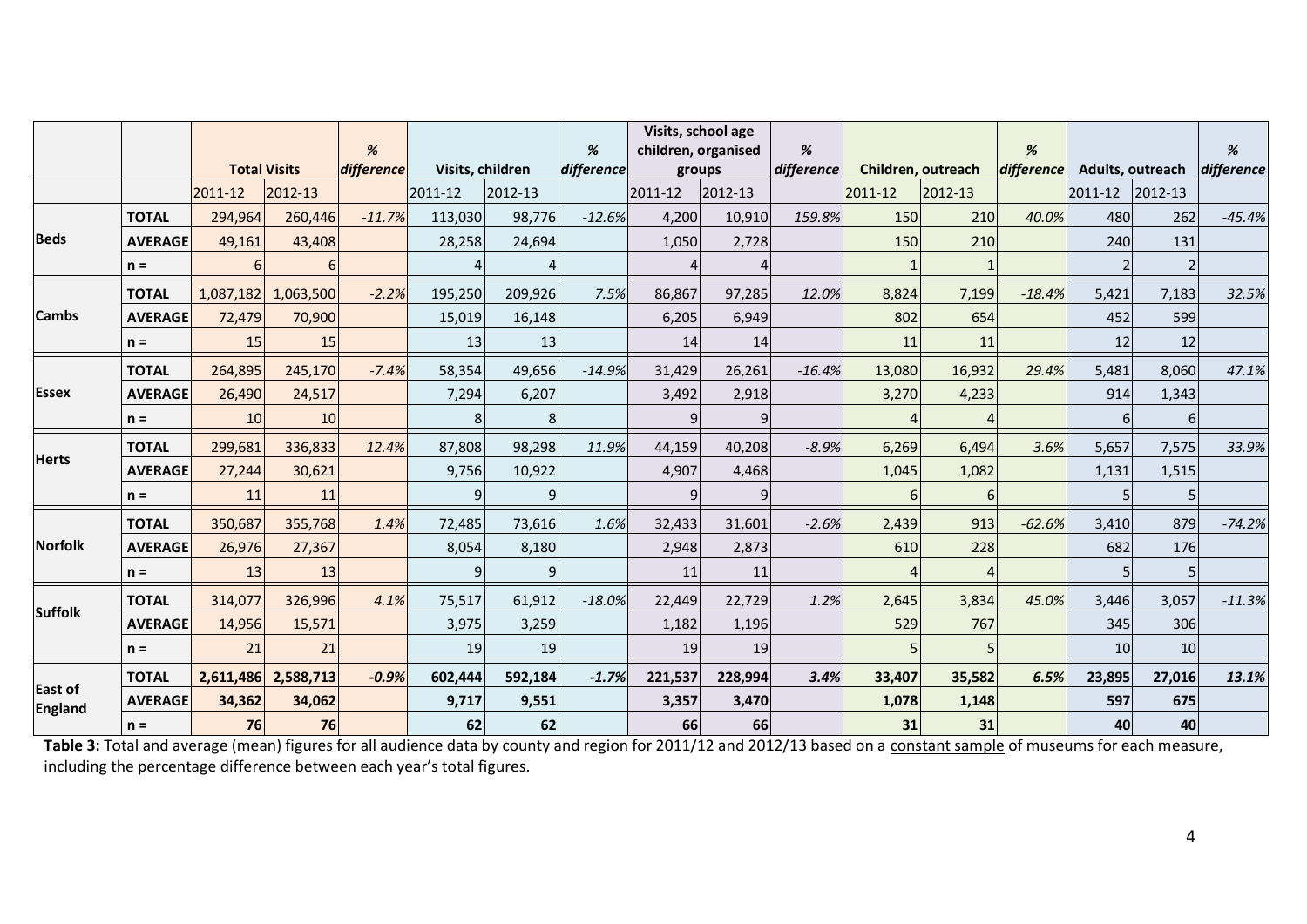#### **2.1 Total Visits**

There were a total of 2.9 million visits in 2012-13, based on a sample of 88 museums (**Table 2**). This equates to a mean of 32,994 visits per museum which is higher than reported in previous years (at approx. 25,000 - 26,000 visits per museum over the last three years).

Comparing the mean number of visits per museum at county level over the last two years using **Table 2** shows very little difference in overall visits at regional level. When figures are compared with those published in the Benchmarking report last year (covering 2011-12), the most noticeable points of difference for the mean number of visits at county level are as follows:

Bedfordshire – down by approx. 10,000 visits Cambs – up by approx. 35,000 visits Essex – up by approx. 5,000 visits

The figures for larger museums or museum services in these counties are having a significant bearing on the county mean over subsequent years. So, in Bedfordshire, total visits for Luton Cultural Services (Wardown Park and Stockwood Discovery Centre collectively receiving the largest number of visits in the county) are down by around 40,000 visits (approx 14%). In Cambridgeshire, audience figures were not provided for the Fitzwilliam Museum in the 2011-12 survey and when included this year have boosted the county mean. In Essex, several of the smaller museums with much lower numbers of visits have not responded this year, meaning that the county total (whilst fairly stable over the last two years) is being divided by a much smaller number of museums, thereby increasing the mean.

This highlights how important it is to use a constant sample when comparing audience figures over different years. Therefore, looking more closely at the figures (**Table 3**), using a constant sample of museums for 2011-12 and 2012-13, shows that visits overall have decreased by just under 1%, from 2,611,486 to 2,588,713 (based on a sample of 76 museums). Counties to have seen a decrease include Bedfordshire (-11.7%), Cambridgeshire (-2.2%) and Essex (-7.4%) whilst the others have seen an increase in visits: Hertfordshire by 12.4%, Norfolk by 1.4% and Suffolk by 4.1%.

The reasons for changes in visitor numbers year-on-year can be complex and relate to specific local factors. Poor weather, for example, is often a reason cited by museums to explain reduced visitor numbers. Yet for museums in coastal resort locations, such as Sheringham or Mersea Island, it is good weather that keeps potential visitors on the beach and a rainy day that means they are more likely to visit the museum. Similarly, many museums have given the 2012 Olympic and Paralympic Games as a reason for reduced visitor numbers, when it is postulated that people were visiting the games or watching them on television rather than visiting museums. Conversely one museum in Essex, Epping Forest District Museum, sited next to one of the Olympic venues, believes that the games (as well as improved marketing) may have encouraged greater numbers of visitors into the museum.

Once again, the economic recession and an average lower disposable income were given as reasons by several museums for a downturn in audience figures. Anecdotally, it was noticed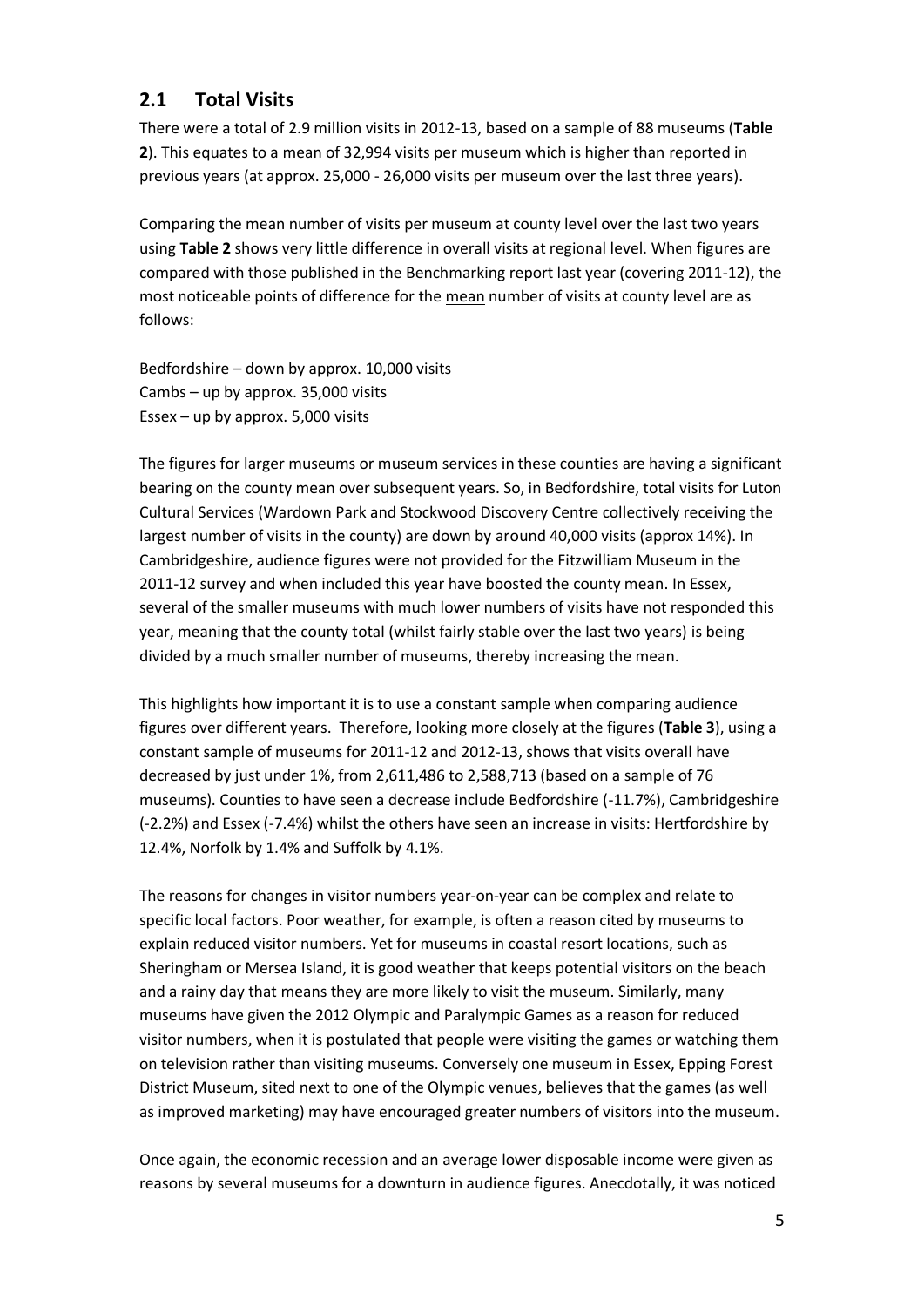that many more museums than usual are not providing an explanation for changes in their audience figures. Where an insight is given, this often illustrates that a reduction in resources equates directly with a reduction in audiences, whereas investment in areas such as exhibitions, publicity and marketing, museum or outreach events has the opposite effect. A selection of examples is included below to demonstrate this.

At the Fitzwilliam Museum, high numbers of visits by all children and school-age children in organised groups was explained by the Vermeer exhibition in 2011/12 and the Tomb Treasures of Han China Exhibition in 2012/13.

Ware Museum in Hertfordshire hosted the loan of the 'Great Bed of Ware' from the Victorian & Albert Museum between April 2012 and April 2013 which contributed to an increase in audience figures.

At Whittlesey Museum, the curator commented that the museum "has had to address issues with the running of the museum in the year. With one trained member of staff who is only contracted for one day a week, this has meant that there has been less time to advertise the museum and to take steps to engage schools and organise outreach work".

At more than one museum in the region, opening hours have been reduced. Stevenage Museum in Hertfordshire for example witnessed a 33.3% reduction in opening hours and 50% reduction in staff in June 2011. Strangers Hall in Norfolk is now only open two days per week, when previously it had been open four days per week.

### **2.2 Visits by school age children, organised groups**

In 2012-13, 83 museums reported that there were 244,322 visits by children in organised groups (e.g. schools and after-school clubs), or a mean of 2,944 visits per museum which is slightly higher than that reported for the previous year (2,888 visits per museum).

Using a constant sample of museums, this measure does in fact show a 3.4% increase between 2011-12 and 2012-13 from 221,537 to 228,994 (based on figures provided by 66 museums).

Closer inspection of the figures reveals that most counties have in fact seen a noticeable drop in visits by school age children (e.g. Essex at -16.4%, Hertfordshire at -8.9% and Norfolk at -2.6%) or very little increase (i.e. Suffolk at 1.2%) but this is largely being compensated for by significant increases in Cambridgeshire (up 12.0%) and particularly Bedfordshire (up 159.8%). In the latter county, the rise is wholly due to Luton Cultural Services Trust (Stockwood Discovery Centre and Wardown Park) where figures have risen from 3,514 visits in 2011-12 to 10,542 visits in 2012-13, although no explanation is given for such a significant increase.

In Cambridgeshire, most museums have seen a healthy or significant rise in the number of visits by school age children. The comments below highlight some of the reasons for this.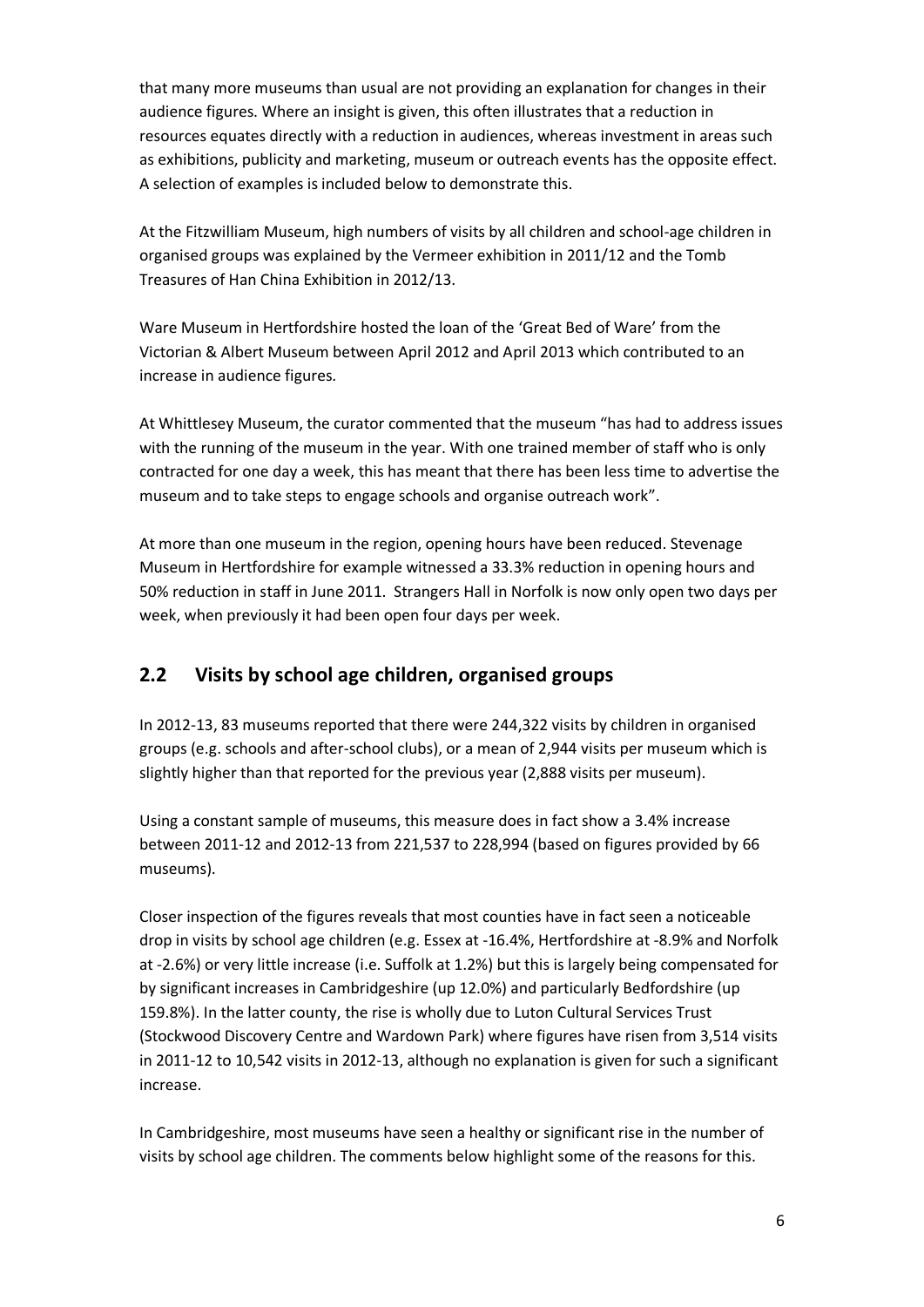*The museum has employed a volunteer co-ordinator who has recruited, trained and deployed more volunteers who are able to run child-friendly activities which have proved popular.* 

Cambridge Museum of Technology (visits by school age children up 73.3%, from 116 to 201)

*The increase in young people's visits and participation in 2012/13 is partly due to increase in schools and outreach programme, as a result of MPM and Widening Participation funding.* 

The Fitzwilliam Museum (visits by school age children up 32.8%, from 24,294 to 32,251)

In other counties which saw a decrease, any available comments do not offer an explanation as to the reasons for this, apart from one which cites increased transport costs and another which mentions:

*Without a Learning Officer, development and delivery of learning was limited. Volunteers and freelance staff helped to deliver the schools, community and other aspects of Gainsborough's House programme. The reduction in numbers taking part reflects the lack of development work with schools and groups.*  Gainsborough's House Society (visits by school age children down by 51.6% from 764 to 370).

#### **2.3 Total visits children**

The overall number of visits by children for 2012-13 stands at 624,587, or a mean of 8,440 visits per museum (based on a sample of 74 museums) (**Table 2**). Using a constant sample of museums shows that there has been a 1.7% decrease between 2012-13 and 2011-12 (from 602,444 visits to 592,184 visits).

Counties showing a decrease over these two years, based on a constant sample, include Suffolk (-18.0%), Essex (-14.9%) and Bedfordshire (-12.6%).

Counties seeing an increase between 2011-12 and 2012-13 include Hertfordshire (up 11.9%), Cambridgeshire (up 7.5%) and Norfolk (up 1.6%). Museums showing the greatest increases (as actual counts) include:

*Hertfordshire* - The Natural History Museum (from 56,098 to 69,056 visits)

*Cambridgeshire* - The Fitzwilliam Museum (from 55,805 to 67,279 visits), Imperial War Museum (from 123,582 to 125,785 visits), Ely Museum (from 3,036 to 3,856 visits) and Museum of Classical Archaeology (from 1,804 to 2,480 visits), as well as increases of approx. 200-300 visits in several smaller museums.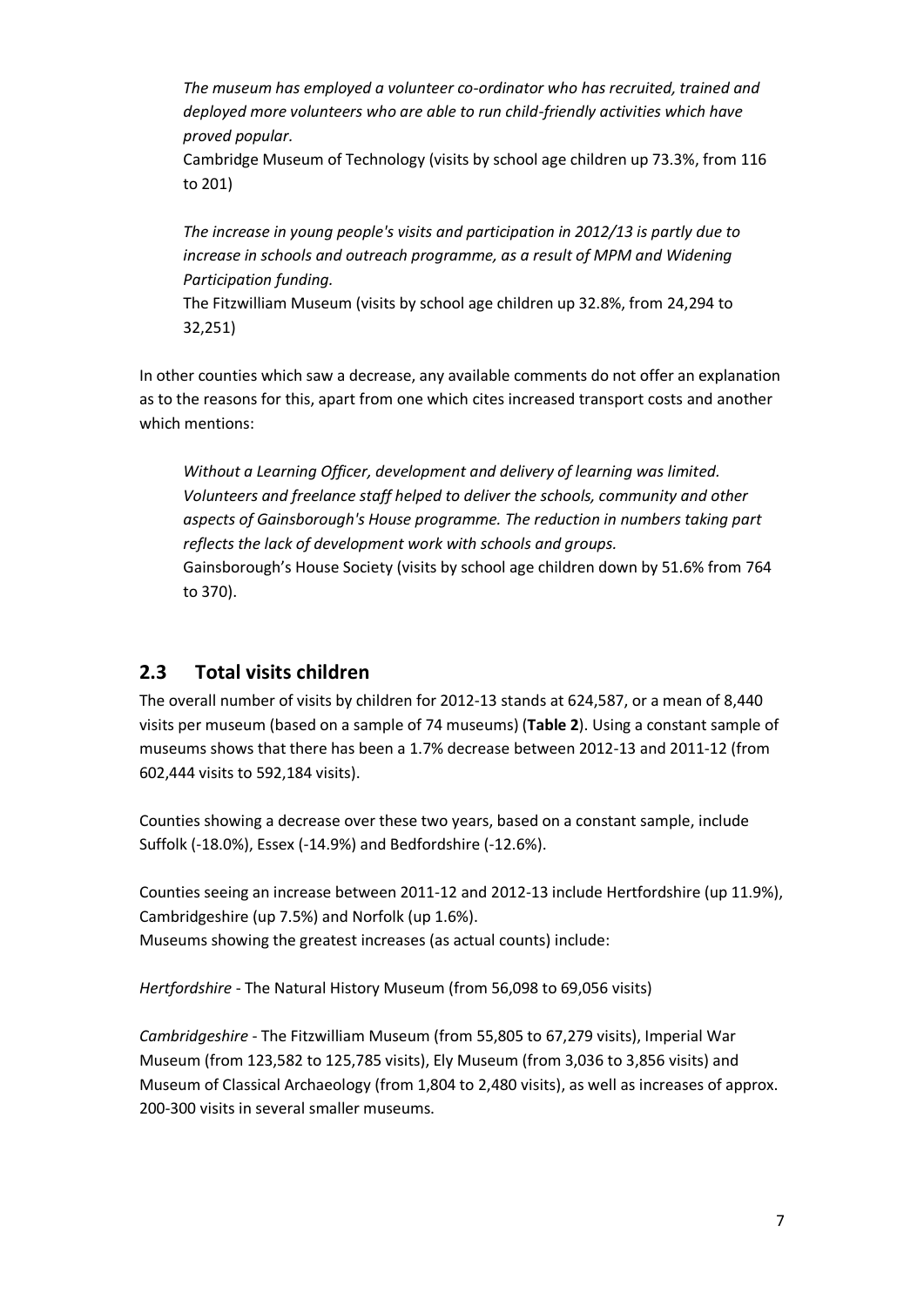*Norfolk* – Sheringham Museum (from 1,230 to 1,833 visits), Peter Coke Shell Gallery (from 975 to 1,240 visits) and Norwich Castle Museum & Art Gallery (from 54,405 to 55,898 visits), as well as increases of approx. 200-300 visits in several smaller museums.

## **2.4 Outreach with children**

Instances of outreach with children in 2012-13 totalled 69,062, or a mean of 1,001 instances per museum. The highest means were recorded in Hertfordshire (3,556 per museum) and Essex (2,419 per museum) and the lowest was in Bedfordshire (53 per museum).

Using a constant sample of 31 museums, there was a 6.5% increase between 2011-12 and 2012-13, from 33,407 to 35,582 instances of participation by children. Counties witnessing an increase based on a constant sample, were Essex (up 29.4%), Suffolk (up 45.0%) and Hertfordshire (up 3.6%) whereas Norfolk and Cambridgeshire saw a decrease, respectively by 62.6% and 42.4%. Only one museum in Bedfordshire (Woburn Heritage Centre) could be included in the constant sample and this museum saw at 40.0% increase.

In Essex, Chelmsford Museum and the Essex Regiment Museum ascribed their increase (up 45.0% from 7,796 to 11,303) to the "improving take up of loans boxes [and] talks in schools" and Epping Forest District Museum also saw a significant increase, up 9.2% from 4,788 to 5,229, although no explanation for this was offered.

In Suffolk, the National Horseracing Museum increased its outreach with children by 44.2% (from 950 to 1,370 instances of participation) and commented that this was down to offering more outreach sessions. The Norfolk & Suffolk Aviation Museum also saw a 36.4% increase for this measure, from 550 to 750 instances of participation, citing "devoting more time" as the reason for an increase overall in audience figures. Lastly, Orford Museum saw instances of children participating in outreach rise from 120 to 671 (up 459.2%) which may be related to the museum's focus changing over the winter period when the museum (sited in Orford Castle) has been closed during weekdays for the first time.

In Hertfordshire, just two museums bucked the general trend for a decrease in outreach figures. These were Mill Green Mill and Welwyn Roman Bath House (forming Welwyn Hatfield Museum Service) and this was due to offering a greater number of activities in the community. Collectively the two museums enjoyed a 33.9% increase from 2,800 to 3,750 instances of participation in outreach by children.

## **2.5 Outreach with adults**

The total number of instances of adults participating in outreach in 2012-13 came to 29,476 or a mean of 427 per museum. A constant sample of 40 museums saw a 13.1% increase, from 23,895 to 27,016. Counties responsible for this increase include Cambridgeshire (up 32.5%), Essex (up 47.1%) and Hertfordshire (up 33.9%), whereas Norfolk, Suffolk and Bedfordshire saw a decrease, respectively by 74.2%, 11.3% and 45.4% (although the figure for Bedfordshire is based on only two museums)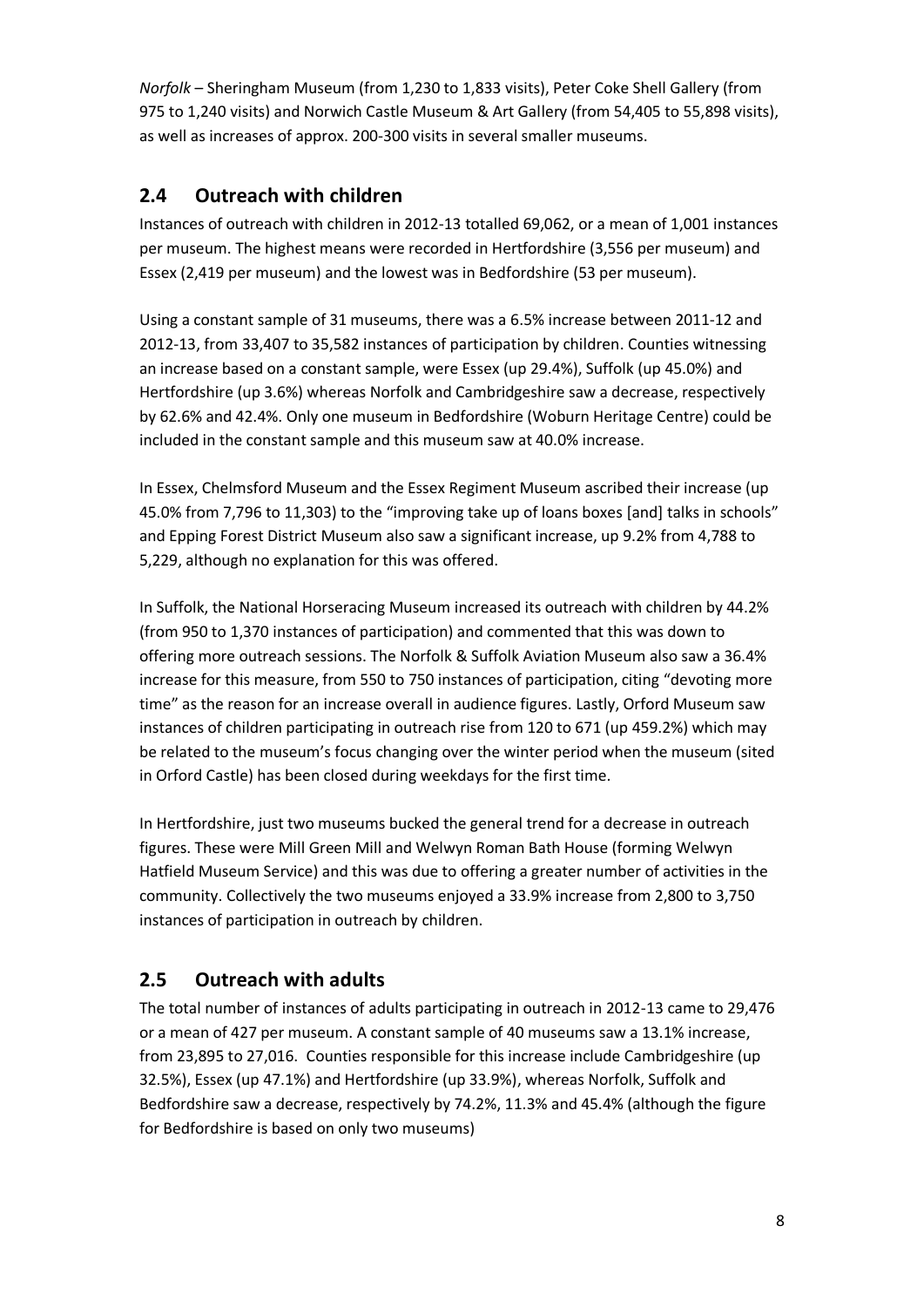Offering more outreach sessions was the most common reason given for a rise in figures, for example by the National Horseracing Museum, Suffolk (31.5% increase from 700 to 920 instances), Bishop's Stortford Museum, Essex (78.2% increase from 1,611 to 2,871 instances) and the Museum of Zoology, Cambridgeshire (16.7% increase from 300 to 350 instances).

In Cambridgeshire, the Cromwell Museum saw a significant increase of 97.3% from 257 to 507 instances of participation (although it was not aware of the reason for this), and so too did the Fitzwilliam Museum, where figures went from 2,098 to 3,729 instances (a 77.7% increase). The museum ascribed this to an greater support for the outreach programme from 'Major Partner Museum' (Renaissance) and 'Widening Participation' funding.

Furthermore, in Cambridgeshire, the Whipple Museum commented that the appointment of a Learning Coordinator in December 2012 may "have had a positive effect on the figures of children and adults that attended outreach activities."

In Essex, as with child outreach, increases in adult outreach are largely due to Chelmsford Museum and the Essex Regiment Museum (up 51.6% from 4,438 to 6,729 instances) and Epping Forest District Museum (up 123.5% from 213 to 476 instances).

In Hertfordshire, the British Schools Museum and Welwyn Hatfield Museum Service (comprising Mill Green Mill and Welwyn Roman Bath House) account for the county wide increase, respectively their figures rose by 14.3% (from 700 to 800 instances) and 19.3% (from 3,220 to 3,840 instances).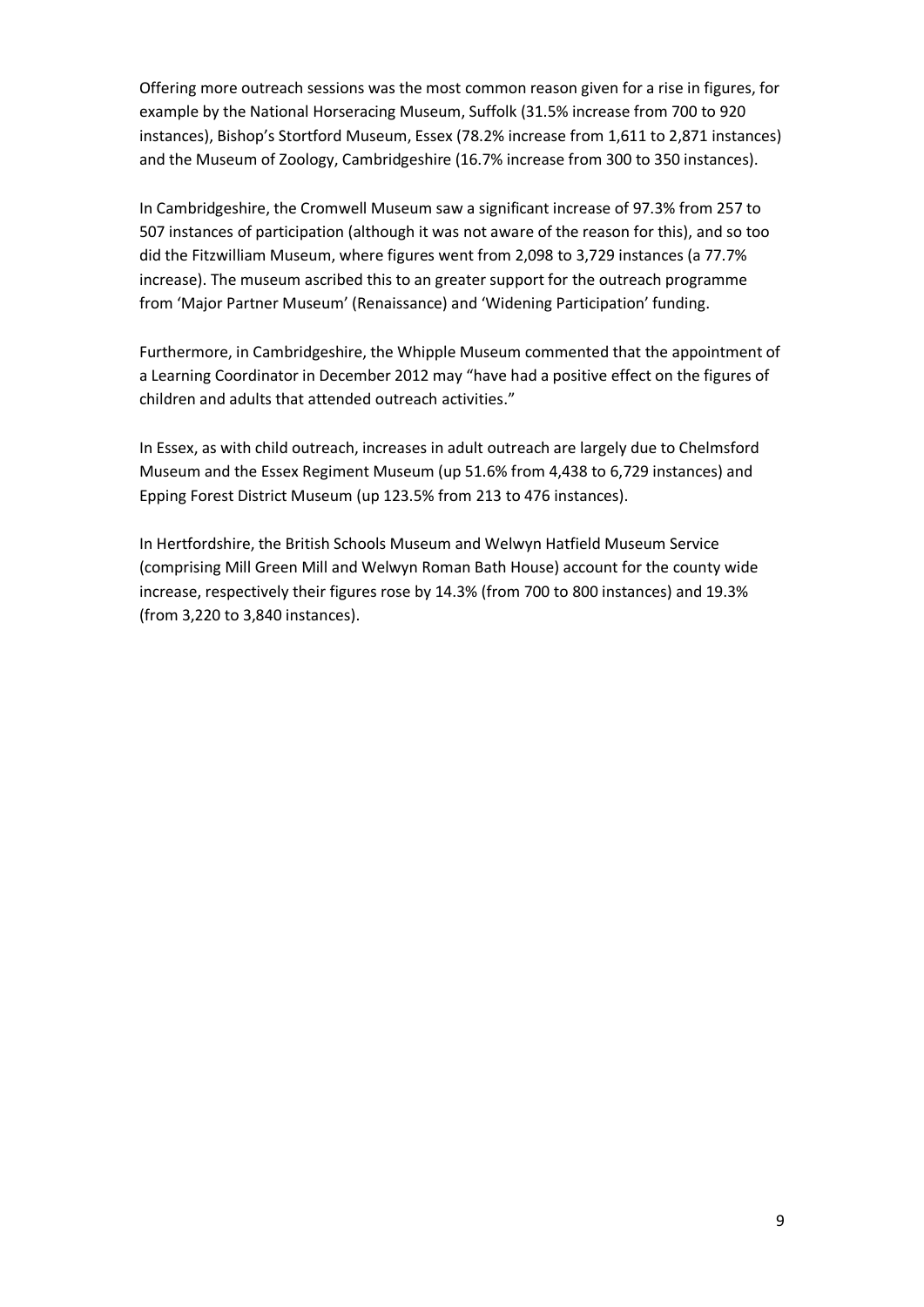|                                  |                | <b>Total annual</b><br><b>EXPENDITURE</b> | <b>Total STAFF</b><br>costs | <b>Total annual</b><br><b>INCOME</b> | <b>Total</b><br>additional<br><b>PROJECT</b><br><b>INCOME</b> | <b>Total annual</b><br>income,<br><b>RETAIL SALES</b> | <b>Total annual</b><br>income,<br><b>DONATIONS/</b><br><b>CHARITABLE</b><br><b>GIVING</b> | <b>Total annual</b><br>income,<br><b>EVENTS</b> /<br><b>HOSPITALITY</b> | <b>Total annual</b><br>income,<br><b>SCHOOLS</b> | No. FTE paid<br>staff (not<br>project<br>funded) | No. FTE paid<br>staff (project<br>funded) | No. of<br>volunteers | No.<br>volunteer hrs<br>/ annum |
|----------------------------------|----------------|-------------------------------------------|-----------------------------|--------------------------------------|---------------------------------------------------------------|-------------------------------------------------------|-------------------------------------------------------------------------------------------|-------------------------------------------------------------------------|--------------------------------------------------|--------------------------------------------------|-------------------------------------------|----------------------|---------------------------------|
|                                  | <b>TOTAL</b>   | £1,940,913                                | £1,155,375                  | £342,011                             | £500,475                                                      | £356,518                                              | £26,719                                                                                   | £8,763                                                                  | £169,613                                         | 29                                               |                                           | 146                  | 8098                            |
| <b>Beds</b>                      | <b>AVERAGE</b> | £388,183                                  | £231,075                    | £68,402                              | £100,095                                                      | £71,304                                               | £5,344                                                                                    | £1,753                                                                  | £42,403                                          |                                                  |                                           | 29                   | 1620                            |
|                                  | $n =$          |                                           |                             |                                      |                                                               |                                                       |                                                                                           |                                                                         |                                                  |                                                  |                                           |                      |                                 |
|                                  | <b>TOTAL</b>   | £19,974,845                               | £9,392,778                  | £19,254,448                          | £6,820,260                                                    | £1,575,291                                            | £1,312,544                                                                                | £2,154,083                                                              | £105,572                                         | 258                                              | 45                                        | 1082                 | 96617                           |
| Cambs                            | <b>AVERAGE</b> | £1,248,428                                | £587,049                    | £1,203,403                           | £487,161                                                      | £98,456                                               | £87,503                                                                                   | £153,863                                                                | £8,121                                           | 15                                               |                                           | 68                   | 6039                            |
|                                  | $n =$          | 16                                        | 16                          | 16                                   | 14                                                            | 16                                                    | 15                                                                                        | 14                                                                      | 13                                               | 17                                               | 16                                        | 16                   | 16                              |
|                                  | <b>TOTAL</b>   | £1,988,033                                | £792,996                    | £477,184                             | £68,121                                                       | £57,592                                               | £38,842                                                                                   | £34,466                                                                 | £20,358                                          | 27                                               |                                           | 221                  | 16330                           |
| <b>Essex</b>                     | <b>AVERAGE</b> | £284,005                                  | £113,285                    | £68,169                              | £11,354                                                       | £8,227                                                | £5,549                                                                                    | £4,924                                                                  | £4,072                                           | 4                                                |                                           | 32                   | 3266                            |
|                                  | $n =$          |                                           |                             |                                      |                                                               |                                                       |                                                                                           |                                                                         |                                                  |                                                  |                                           |                      |                                 |
| <b>Herts</b>                     | <b>TOTAL</b>   | £3,095,845                                | £1,408,766                  | £463,414                             | £350,078                                                      | £148,937                                              | £29,443                                                                                   | £22,714                                                                 | £35,492                                          | 75                                               |                                           | 557                  | 35499                           |
|                                  | <b>AVERAGE</b> | £238,142                                  | £117,397                    | £35,647                              | £26,929                                                       | £12,411                                               | £2,944                                                                                    | £3,245                                                                  | £7,098                                           |                                                  | U                                         | 40                   | 2731                            |
|                                  | $n =$          | 13                                        | 12                          | 13                                   | 13                                                            | 12                                                    | 10                                                                                        |                                                                         |                                                  | 14                                               | 13                                        | 14                   | 13                              |
|                                  | <b>TOTAL</b>   | £8,274,066                                | £4,223,999                  | £2,958,878                           | £2,337,235                                                    | £694,776                                              | £123,647                                                                                  | £60,364                                                                 | £92,499                                          | 112                                              | 39                                        | 610                  | 54604                           |
| <b>Norfolk</b>                   | <b>AVERAGE</b> | £486,710                                  | £264,000                    | £174,052                             | £155,816                                                      | £40,869                                               | £7,728                                                                                    | £4,024                                                                  | £6,167                                           |                                                  |                                           | 47                   | 4200                            |
|                                  | $n =$          | 17                                        | <b>16</b>                   | 17                                   | 15                                                            | 17                                                    | 16                                                                                        | <b>15</b>                                                               | 15                                               | 17                                               | 15                                        | 13                   | 13                              |
| Suffolk                          | <b>TOTAL</b>   | £2,461,025                                | £808,711                    | £1,818,154                           | £707,661                                                      | £470,894                                              | £336,720                                                                                  | £63,696                                                                 | £4,966                                           | 37                                               | 13                                        | 1115                 | 159002                          |
|                                  | <b>AVERAGE</b> | £123,051                                  | £44,928                     | £86,579                              | £39,315                                                       | £22,424                                               | £16,836                                                                                   | £4,550                                                                  | £355                                             |                                                  |                                           | 53                   | 7572                            |
|                                  | $n =$          | 20                                        | <b>18</b>                   | 21                                   | 18                                                            | 21                                                    | 20                                                                                        | 14                                                                      | 14                                               | 19                                               | 17                                        | 21                   | 21                              |
|                                  | <b>TOTAL</b>   | £37,734,727                               | £17,782,625                 | £25,314,089                          | £10,783,830                                                   | £3,304,008                                            | £1,867,915                                                                                | £2,344,086                                                              | £428,500                                         | 537                                              | 108                                       | 3731                 | 370150                          |
| <b>East of</b><br><b>England</b> | <b>AVERAGE</b> | £483,779                                  | £240,306                    | £320,432                             | £151,885                                                      | £42,359                                               | £25,588                                                                                   | £37,808                                                                 | £7,652                                           |                                                  |                                           | 49                   | 5071                            |
|                                  | $n =$          | 78                                        | 74                          | 79                                   | 71                                                            | 78                                                    | 73                                                                                        | 62                                                                      | 56                                               | 79                                               | 72                                        | 76                   | 73                              |

**Table 4:** Summary of total and mean figures for 'Resources' (financial, staff and volunteers) by county and region.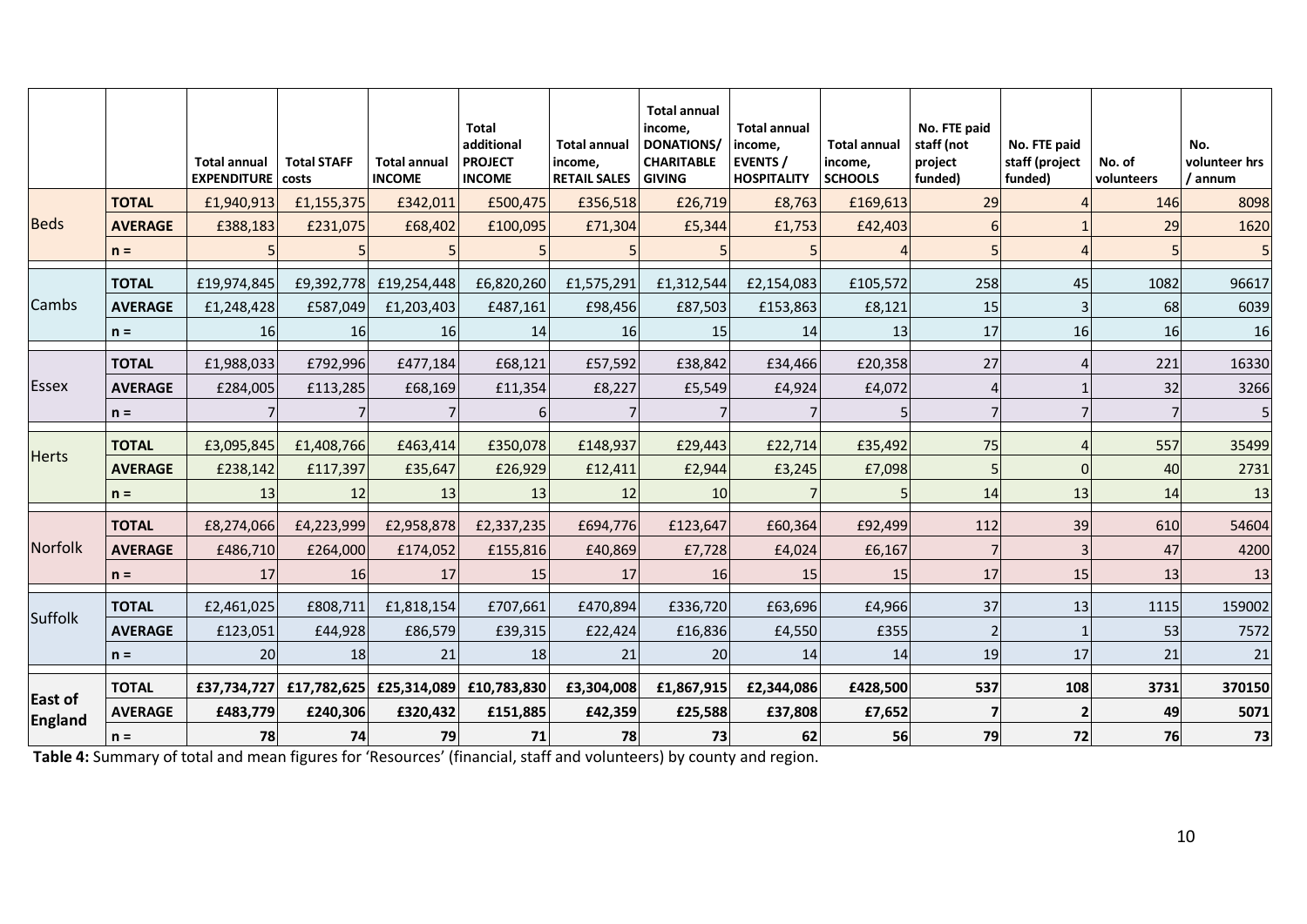## **3. Museum Resources (Financial, Staff and Volunteers)**

Financial information is provided by museums at 'individual' level (i.e. in the case of individual museums), or at 'museum service' level (where two or more museums comprise a museum trust or service, usually run by a local authority). Not all museums prepare their financial data so that it covers the same period of time; some work to a financial year, some to a calendar year, University museums operate broadly to an academic year and there are some museums which have other arrangements. This is important in any interpretation of the data, which works on the assumption that the same museums use the same financial period each year and so relies on yearly comparisons using mean county or regional financial figures. Despite careful definitions for each measure, the financial data obtained through Benchmarking should be used with care and used more as a guide of general trends, than taken as actual figures.

This year the definition for 'total annual expenditure' was refined to make it explicit that it is to include staff costs. It had become apparent in previous years that some museums were not including this even though it was intended that they should.

**Table 4** gives a financial breakdown by county. It should be noted that CIMS did not provide any financial figures this year and this may be affecting the mean figures in the two counties concerned: Suffolk and Essex. Furthermore, the museum service could not be included in calculated figures such as cost per visit or retail spend per visit, and neither could NMAS, as Great Yarmouth Museums (forming part of the service) did not respond in time to be included in the survey results.

### **3.1 Total expenditure and staff costs**

Total expenditure for the region in 2012-13 amounted to £37.7 million (or a mean of £483,779 based on 78 museums). This is significantly higher than in previous years. Closer inspection of the figures shows that the region's mean expenditure has also increased compared with that for the previous two years. This observation is true of all counties apart from Essex (**Table 5**).

To some extent, the increase may be caused by the definition for this measure being clarified in 2012-13. It was made explicit that total expenditure should include all staff costs. In previous years, it was implied that this should be the case, but it was clear that there were inconsistencies between participating museums, some were including staff costs and some were not. With all museums hopefully incorporating staff costs into the total expenditure figure, this may account for some increases to the regional and county totals.

In other instances, different factors explain the rise. For example, Cambridgeshire has seen the most significant increase in its total and mean expenditure figure, respectively £19.9 million (just over half that for the region as a whole) and £1.2million per museum. Around £11.9 million of the total figure is contributed by the Fitzwilliam. In the past staff costs (approx. £4 million annually) have not been incorporated in the total expenditure figure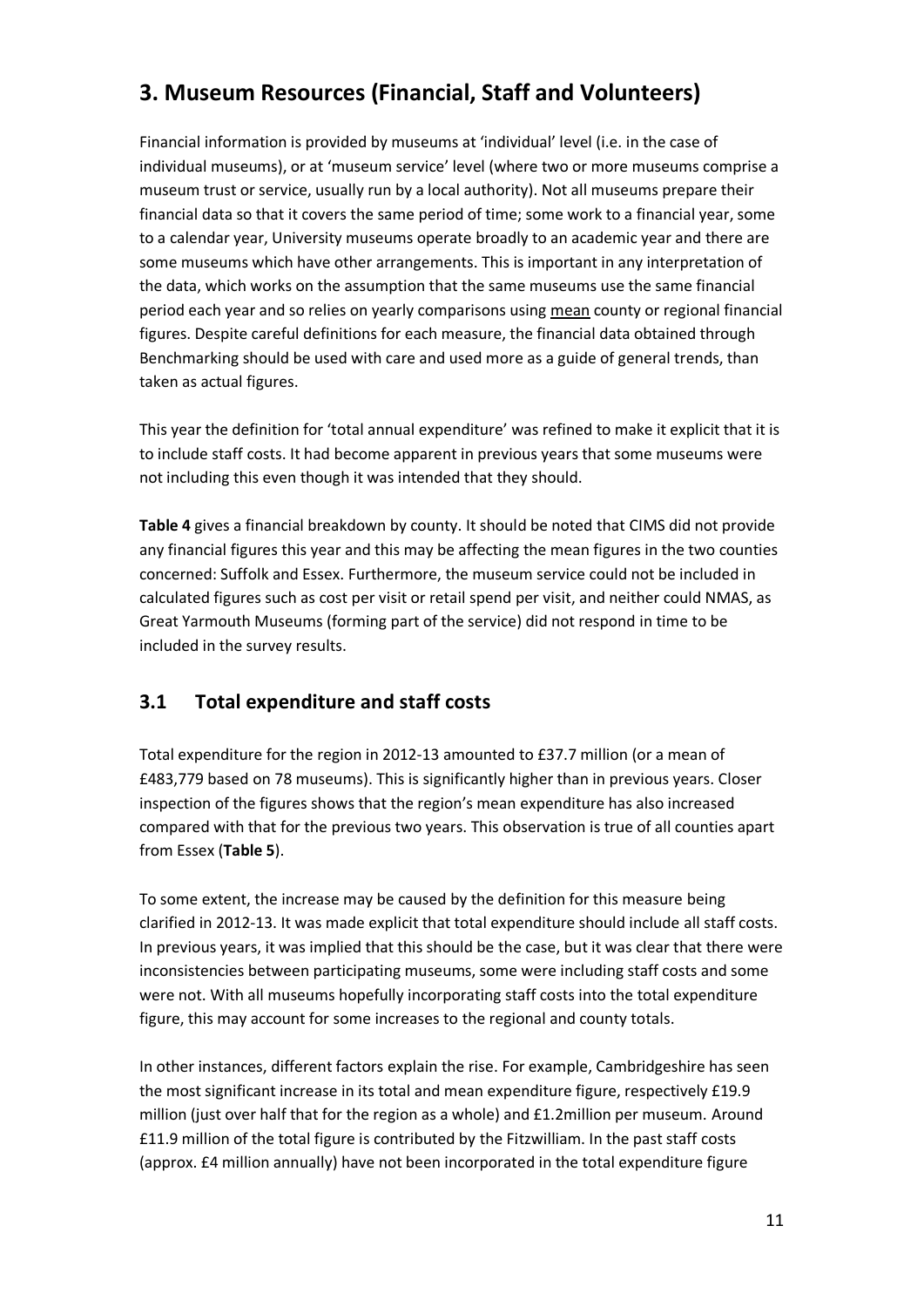(also approx. £4 million annually) reported by the museum. Adding these together gives an annual expenditure figure of approx. £8 million. The further uplift this year can be explained by the £3.9 million spent on acquiring Nicolas Poussin's masterpiece 'Extreme Unction' which was made possible through fundraising and a substantial grant of £3 million from the Heritage Lottery Fund.

There are examples of significant increases to the annual expenditure of other museums as well. Norfolk Museum & Archaeology Service (NMAS) has reported a £1 million increase (£6.7 million in 2011-12, £7.7 million in 2012-13).

In Hertfordshire, financial data for St Alban's Museums was missing in 2011-12, and with an annual expenditure of £1.2 million reported this year for the museum service, this explains the rise to the total figure (comparing 2011-12 with 2012-13) for the region of approx. £1.1 million.

In Essex and Suffolk, the absence of financial data for Colchester & Ipswich Museum Service (CIMS) this year may account for lower than usual total and mean figures. For example, in Essex over the previous two years, the service contributed £2.6 million and £3.8 million to the county total, and in Suffolk, comparable figures were £873,000 and £1 million.

|                        | 2012-13     |          | 2011-12     |           | 2010-11     |           |
|------------------------|-------------|----------|-------------|-----------|-------------|-----------|
| Bedfordshire           | £1,940,913  |          | £2,096,544  |           | £1,141,561  |           |
|                        | (E388, 183) |          | £349,424    |           | £228,312    |           |
|                        |             | $n = 5$  |             | $n = 6$   |             | $n = 5$   |
| Cambridgeshire         | £19,974,845 |          | £4,144,023  |           | £3,480,253  |           |
|                        | £1,248,428  |          | £218,106    |           | £158,193    |           |
|                        |             | $n = 16$ |             | $n = 19$  |             | $n = 22$  |
| Essex                  | £1,988,033  |          | £4,538,374  |           | £5,952,782  |           |
|                        | £284,005    |          | £324,170    |           | £313,304    |           |
|                        |             | $n = 7$  |             | $n = 14$  |             | $n = 19$  |
| Hertfordshire          | £3,095,845  |          | £2,018,875  |           | £1,780,215  |           |
|                        | £238,142    |          | £144,205    |           | £136,940    |           |
|                        |             | $n = 13$ |             | $n = 14$  |             | $n = 13$  |
| Norfolk                | £8,274,066  |          | £7,156,272  |           | £7,360,118  |           |
|                        | £486,710    |          | £298,178    |           | £320,005    |           |
|                        |             | $n = 17$ |             | $n = 24$  |             | $n = 23$  |
| Suffolk                | £2,461,025  |          | £2,475,940  |           | £2,896,840  |           |
|                        | £123,051    |          | £95,228     |           | £120,702    |           |
|                        |             | $n = 20$ |             | $n = 26$  |             | $n = 24$  |
| <b>East of England</b> | £37,001,418 |          | £22,430,028 |           | £22,611,769 |           |
|                        | £474,377    |          | £217,767    |           | £213,319    |           |
|                        |             | $n = 78$ |             | $n = 103$ |             | $n = 106$ |

**Table 5:** Total expenditure at county level for 2012-13, 2011-12 and 2010-11.

Total staff costs this year amount to £17.8 million or a mean of £240,306 per museum (for 74 museums). This is compared with £14.8 million or mean of £153,311 for 97 museums in 2011-12 and £20,237,397 in total or mean of £281,074.96 for 72 museums in 2010-11. The Fitzwilliam has one of the highest staff costs in the region and did not take part in the survey in 2011-12 which may explain the downward trend observed in the figures for last year.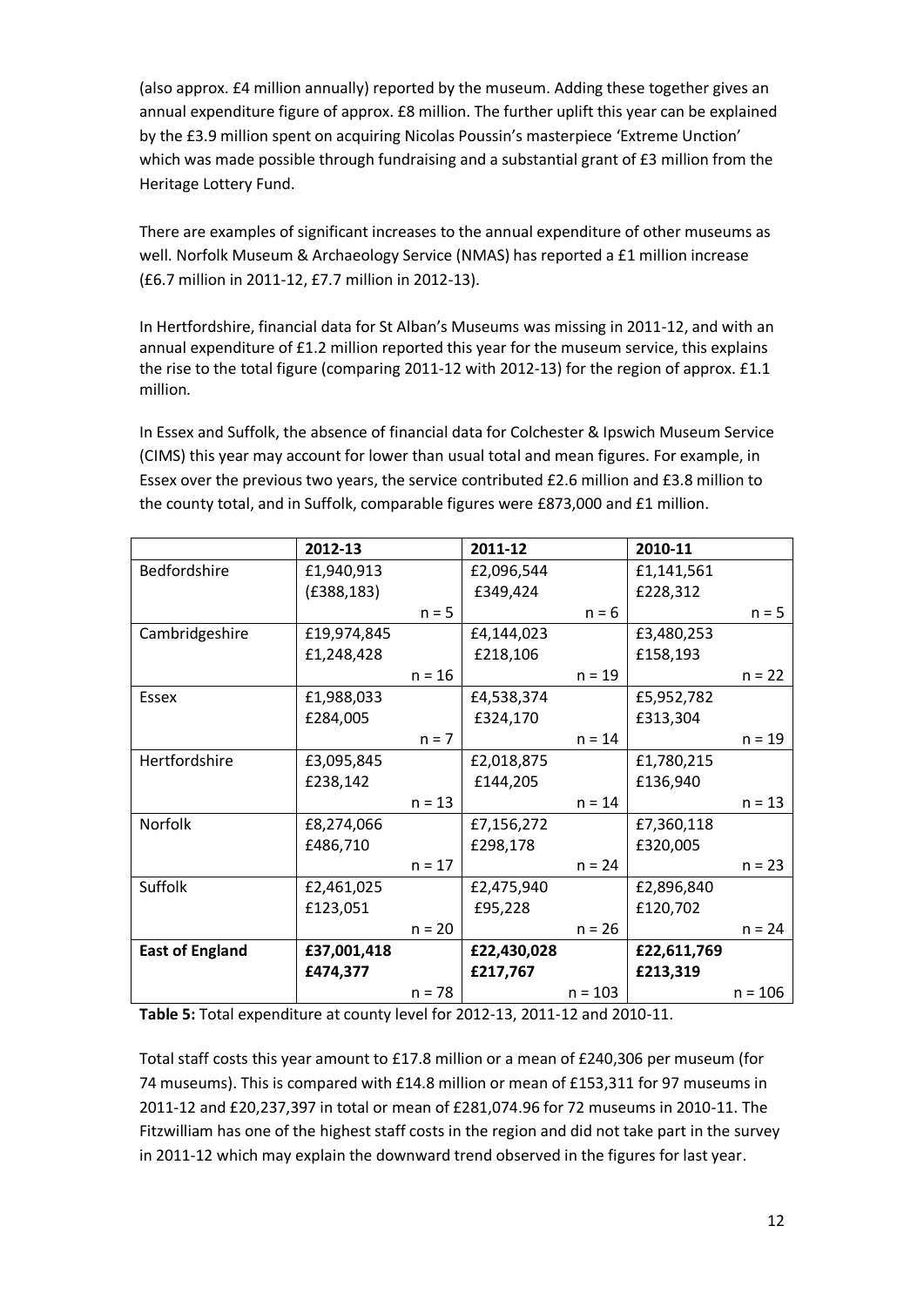Indeed, staff costs are highest on average as usual in Cambridgeshire (£587,049 per museum) but lowest in Suffolk (£42,564 per museum) and Essex (£88,111 per museum).

## **3.2 Annual income and project income**

Annual income came to £25.3 million this year which works out as a mean of £308,708 per museum, for the sample of 79 museums that responded to this question. In 2011-12 comparable figures were £13.1 million (total) and £128,889 (mean, based on 102 museums) and in 2010-11, they were £19.1 million (total) and £177,408 (mean, based on 108 museums). Annual income for The Fitzwilliam Museum this year has increased more than twofold compared with the last available annual figures (2010-11), from £4.4 million to £11.7 million. This accounts for a substantial portion of the increase noted for the region.

Project income for 2012-13 totalled £10.8 million or an average of £145,727 per museum (from a sample of 71 museums). This shows an increase based on last year but in fact this measure does tend to fluctuate year-on-year:

2011-12 = £6.4 million (£74,925 per museum based on 86 museums) 2010-11 = £14.4 million (£161,380 per museum 89 museums) 2009-10 = Almost £11 million (£151,739 per museum for 72 museums)

The number and extent of funders seem to have contracted further this year, possibly because museums are not listing specifically all sources of project income. Nevertheless, the following list provides an insight into the types and range of funding being awarded to museums in the region:

#### *Local government grants and sponsorship*

Very many museums mentioned 'council funding' or support from their 'local authority' but those that were specifically cited included:

- **•** Bedfordshire County Council
- Cambridgeshire County Council
- Forest Heath District Council
- Hertfordshire County Council
- Norfolk County Council
- North Norfolk Big Society Fund Grant
- Peterborough City Council
- South Norfolk Neighbourhood Fund
- St Edmundsbury Borough Council
- Swaffham Town Council
- Woburn Parish Council

#### *Central Government*

- Department for Culture Media and Sport (DCMS)
- Department for Environment Food and Rural Affairs (DEFRA)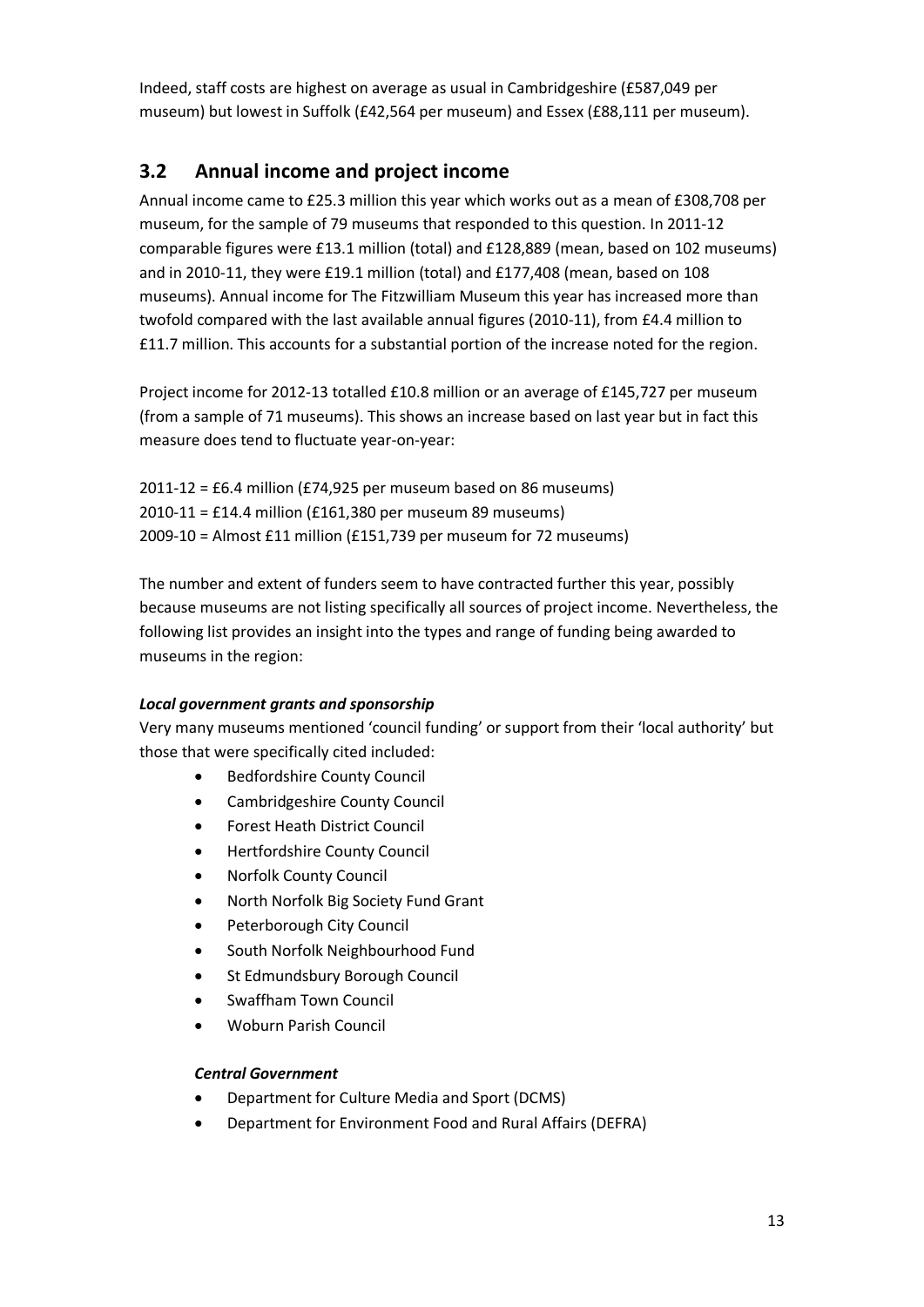#### *Arts/Heritage Funding*

Some of those included below can also be considered under the heading of 'charitable giving' but have been included here as they specifically relate to the heritage or conservation sector.

- Association of Independent Museums
- Association for Roman Archaeology
- Arts Council (see also 'Renaissance' and 'SHARE' below)
- CyMAL Museums, Archives and Libraries Wales
- DCMS Portable Antiquities Scheme and Wolfson Museums & Galleries Improvement Fund
- **•** English Heritage
- **•** Heritage Lottery Fund
- Hertfordshire Heritage Fund
- Institute for the Study of Latin American Art
- Managing a Masterpiece Funding (primarily HLF with local councils, English Heritage and Natural England)
- Museum at Night Funding
- National Manuscripts Conservation Trust
- National Museums (Victoria & Albert Museum)
- PINTA museum acquisition funding (Modern and Contemporary Latin American Art)
- Renaissance
- SHARE (including MDO grants)
- Fitzwilliam Museum Development Trust

#### *County level museum funding / partnerships:*

- Hertfordshire Association of Museums
- Association for Suffolk Museums (AfSM)

#### *European Funding:*

- TCHC (European Social Fund Community Grant)
- Interreg IV A France (Channel) England (European Regional Development Fund)

#### *Charitable Giving*

A very large proportion of museums mentioned funding from their Museum Friends or Society as well as local charities, 'private sponsorship', 'donations' and 'legacies'. Although the overall list is much shorter than in previous years, specifically noted were the following sources of charitable trusts or funds:

- Comic Relief
- Esmée Fairbairn
- Home of Horseracing Trust
- Isaac Newton Trust
- Paul Hamlyn Foundation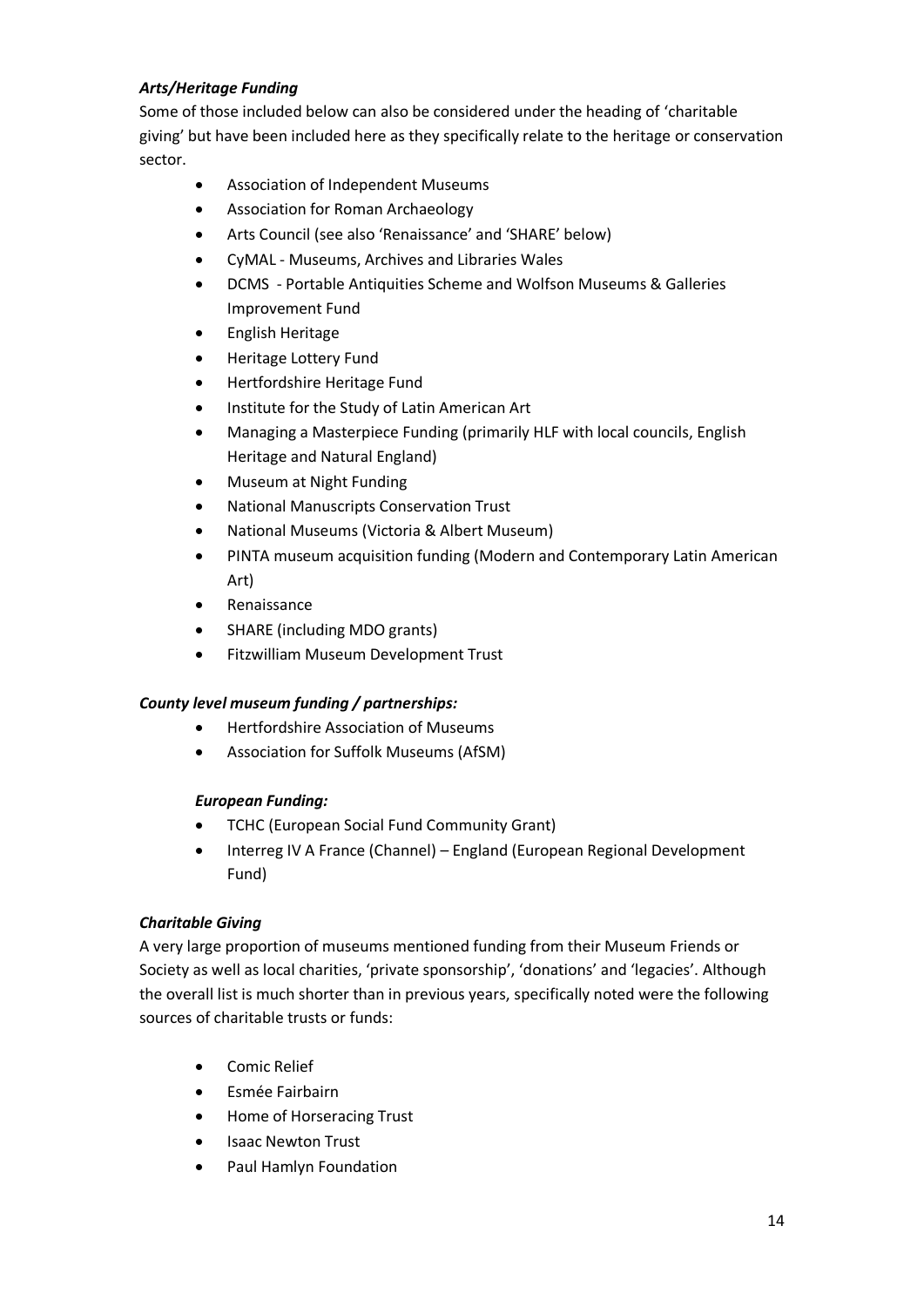WREN

#### *Businesses:*

A small number of museums reported that they had received 'commerical sponsorship'. Organisations specifically mentioned were:

- Linklaters LLP
- Santander

#### *Other Funding:*

- Fens Adventurers Rural Development Programme (had funding from EEDA 2009-13)
- British Geological Survey JISC

## **3.3 Income from retail spend, schools, events/hospitality**

Retail spend brought in a total income for the region of 3.3 million (£42,359 on average for a sample of 78 museums). Counties recording the highest means were Cambridgeshire (£98,456 per museum) and Bedfordshire (£71,304 per museum) and the lowest was recorded in Essex (£8,227 per museum). In Cambridge, the high average comes from the significant contribution made by the Imperial War Museum Duxford and Fitzwilliam Museum. In Bedfordshire, the small sample of museums contains Luton Cultural Services Trust, one of the larger museum services in the region, and its figures are inflating the county mean. In Essex the lower average is probably due to the absence of financial information for CIMS this year.

Total and average retail spend this year is roughly double that for each of the previous two years:

2011-12 = £1.6 million (£16,775 per museum, 97 museums) 2010-11 = £1.9 million (£19,348 per museum, 101 museums)

The increase in the county totals for retail spend between 2011-12 and 2012-13 is most noticeable in Cambridgeshire (£318,756  $\Rightarrow$  £1,575,291), Hertfordshire (£51,411  $\Rightarrow$  £148,937) and Norfolk (£292,850  $\Rightarrow$  £694,776).

Further examination of these figures shows that the following museums account for most of the increase in each of the respective counties:

- Imperial War Museum (£172,247  $\Rightarrow$  £1,042,113)
- St Albans Museums (financial figures were not provided in 2011-12, in 2012-13 they amounted to £100,650)
- NMAS (£184,857  $\Leftrightarrow$  £556, 549)

The definition for retail spend has not been altered this year, so this cannot account for the increase. It appears to be a genuine rise with the museums given above, although they have not provided additional narrative to explain why the increase is so substantial.

Total income from schools for the East of England came to £428,500 (or a mean of £7,652 for 56 museums). The highest average was in Bedfordshire (£42,403 per museum) and the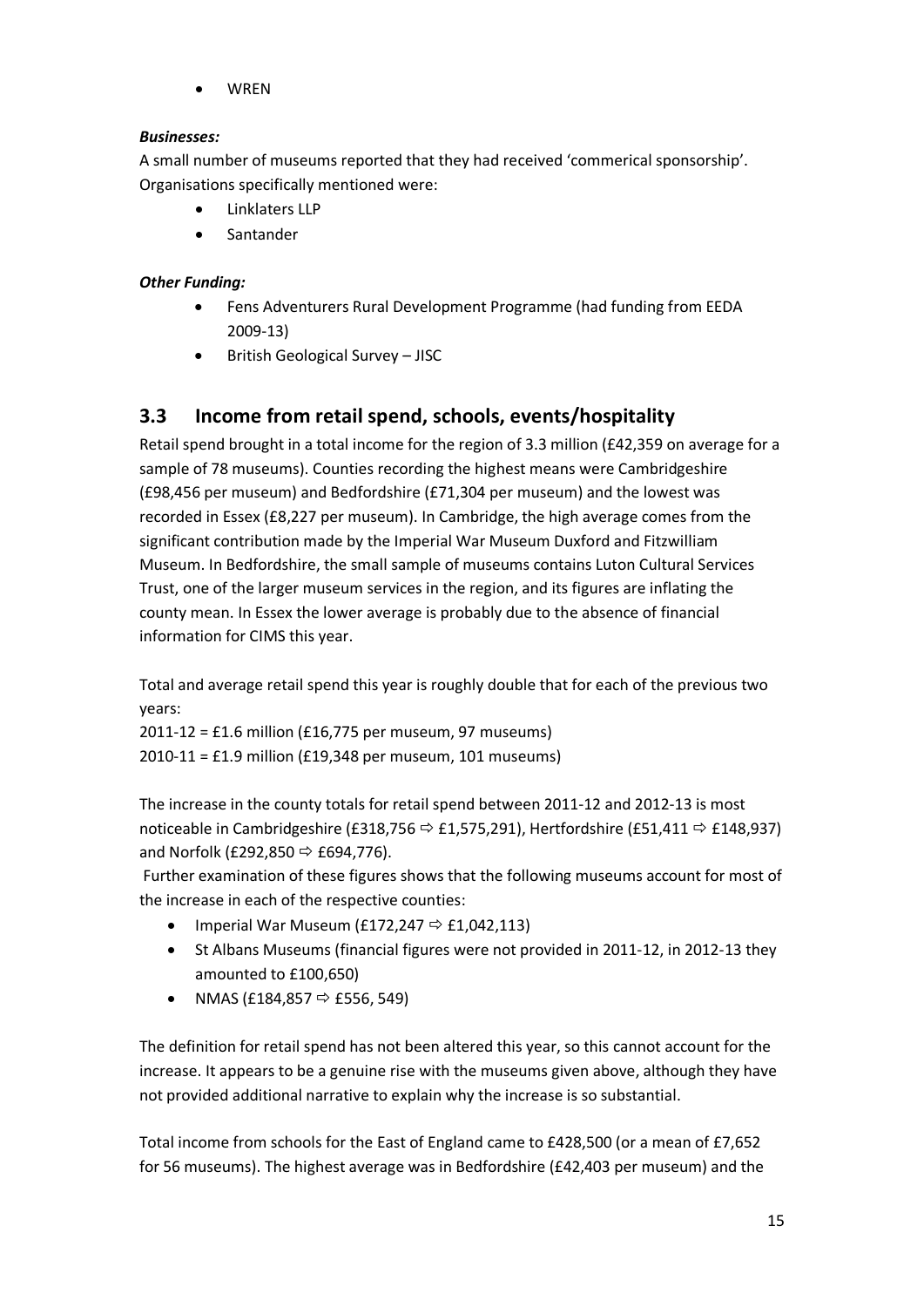lowest was in Suffolk (£355 per museum). Last year, the comparable figures were £789,106 (total) and £9,989 (mean, based on 79 museums).

For the 62 museums that responded to the question, events and hospitality in 2012-13 brought in a total of £2.3 million or a mean of £36,063. Last year (2011-12) the total for 78 museums amounted to £2.5 million or a mean of £31,653. Comparisons cannot be drawn with previous years as this information was only collected for the first time for 2011-12.

The mean figure in 2012-13 was highest in Cambridgeshire (£153,863) and lowest in Bedfordshire (£1,753). The Cambridgeshire mean (and indeed the region's mean) is being significantly inflated by the Imperial War Museum (IWM) which reported just over £2 million income from events and hospitality. This accounts for almost 90% of the total for the region. A similar occurrence can be noted for this measure in 2011-12.

If IWM is removed from the sample for both years to give a more representative financial summary in the region, the total for 2012-13 comes to £312,177 (and a mean of £5,536 per museum) and in 2011-12 it was £253,563 (and a mean of £3,293 per museum). This suggests that income generation from events and hospitality has increased compared with last year.

## **3.4 Income from donations/charitable giving**

Donations or charitable giving brought in £1.9 million in 2012-13 as reported by 73 museums. This equated to £24,578 per museum.

In 2012-13, the county means are highest in Cambridgeshire (£87,503) and Suffolk (£16,034) and lowest in Hertfordshire (£2,944). In Cambridgeshire, the high mean can be accounted for by the Fitzwilliam Museum which is contributing £1.1 million to the county total of £1.3 million. Most of the £1.1 million can be accounted for by donations made in response to fundraising to acquire the masterpiece by Poussin.

The same measure in 2011-12 for 99 museums came to £1.4 million or a mean of £14,263 per museum. It was reported last year that historic figures for charitable giving from 2008-09 and 2007-08 suggest an increase in recent years and indeed this trend appears to be continuing. This also can be attributed in part to the contribution played by the Fitzwilliam Museum which did not respond to the survey last year and so the total and mean for the region in 2011-12 is likely to have been lower as a result.

## **3.5 Paid staff**

Interestingly, although the number of participating museums this year is lower than in previous years, the total number of FTE staff, both project and non-project funded, is higher. In total, across 54 museums there were 645 FTE staff working in the region (537 FTE nonproject funded staff and 108 FTE project funded staff). This works out as a mean of 11.9 FTE staff per museum, compared with 8.5 FTE staff per museum in 2011-12 and 8.8 FTE staff per museum in 2010-11.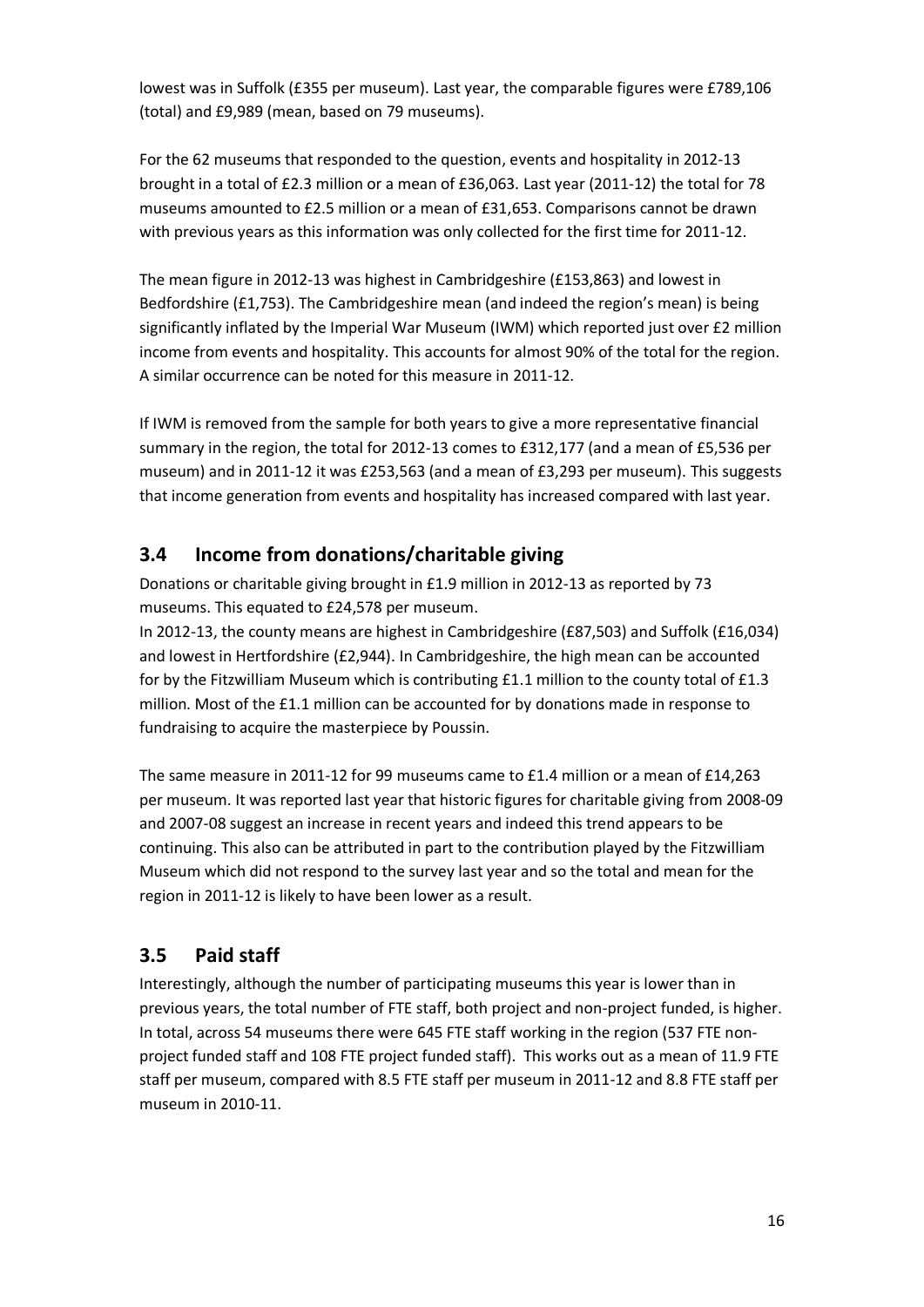## **3.6 Volunteers**

In total 79 museums reported having 3,731 volunteers for them, meaning that the mean was 47 volunteers per museum across the region. At county level, the highest mean number of volunteers by museum was in Cambridgeshire (68 per museum) and Suffolk (51 per museum) and the lowest was in Essex (25 per museum).

In 2011-12, there were 4,879 volunteers (for a sample of 104 museums) with a mean of 47 volunteers per museum. For previous years, namely 2010-11, 2009-10 and 2008-09 the same measure was respectively 43, 43 and 51 volunteers per museum. Average volunteer numbers have therefore remained stable for several years, as does the mean number of hours given by volunteers. In 2012-13 volunteers across 76 museums worked a total of 369,350 hours, this works out on average as 5,071 hours per museum. Comparable means for 2011-12, 2010-11, 2009-10 and 2008-09 were respectively 4,049, 4,171, 5,305 and 3,472 hours per museum.

The mean number of hours given by volunteers in 2012-13 is highest in Suffolk (7,572 hours) and Cambridgeshire (6,039 hours).

The total number of hours given by volunteers can be expressed as a financial value. There is more than one way to calculate this but for the sake of consistency, the same method, as advocated by Volunteer England and used in previous years, will be employed.

Therefore, the 370,150 volunteer hours reported by museums this year equates to an investment of £3.5 million<sup>3</sup>. This figure is likely to be lower than the actual figure for the East of England as not all museums in the region have provided their volunteer hours. For example, Colchester and Ipswich Museum Service, one of the larger museum services in the region, which last year reported nearly 1,400 volunteer hours, has not provided the relevant figures for 2012-13.

### **3.7 Visits per hour**

l

The number of visits per hour calculated for the 83 museums in the sample varies hugely, from 2 visits per hour up to 195 visits per hour. It is not a fair way to compare museums because the museums themselves are very different. Instead, the calculation is included to assess whether or not there has been any change year-on-year with regard to the volume of visiting over an hourly period. This year in fact shows an increase; the mean number of visits per hour in the region was 27.9, and in previous years was 20.0 (2011-12, for 111 museums), 20.6 (2010-11, for 106 museums), 15.5 (2009-10, for 103 museums) and 15.3 visits per hour (2008-09, for 101 museums).

 $3$  The exact figure is £3,509,022. Based on advice from Volunteer England, when working out an hourly rate it is best to take a value between the national minimum wage (£6.19 for workers over 21 from October 2012) and the median hourly wage (£12.76 in April 2012, Office for National Statistics). In this instance, the hourly rate was therefore taken to be £9.48.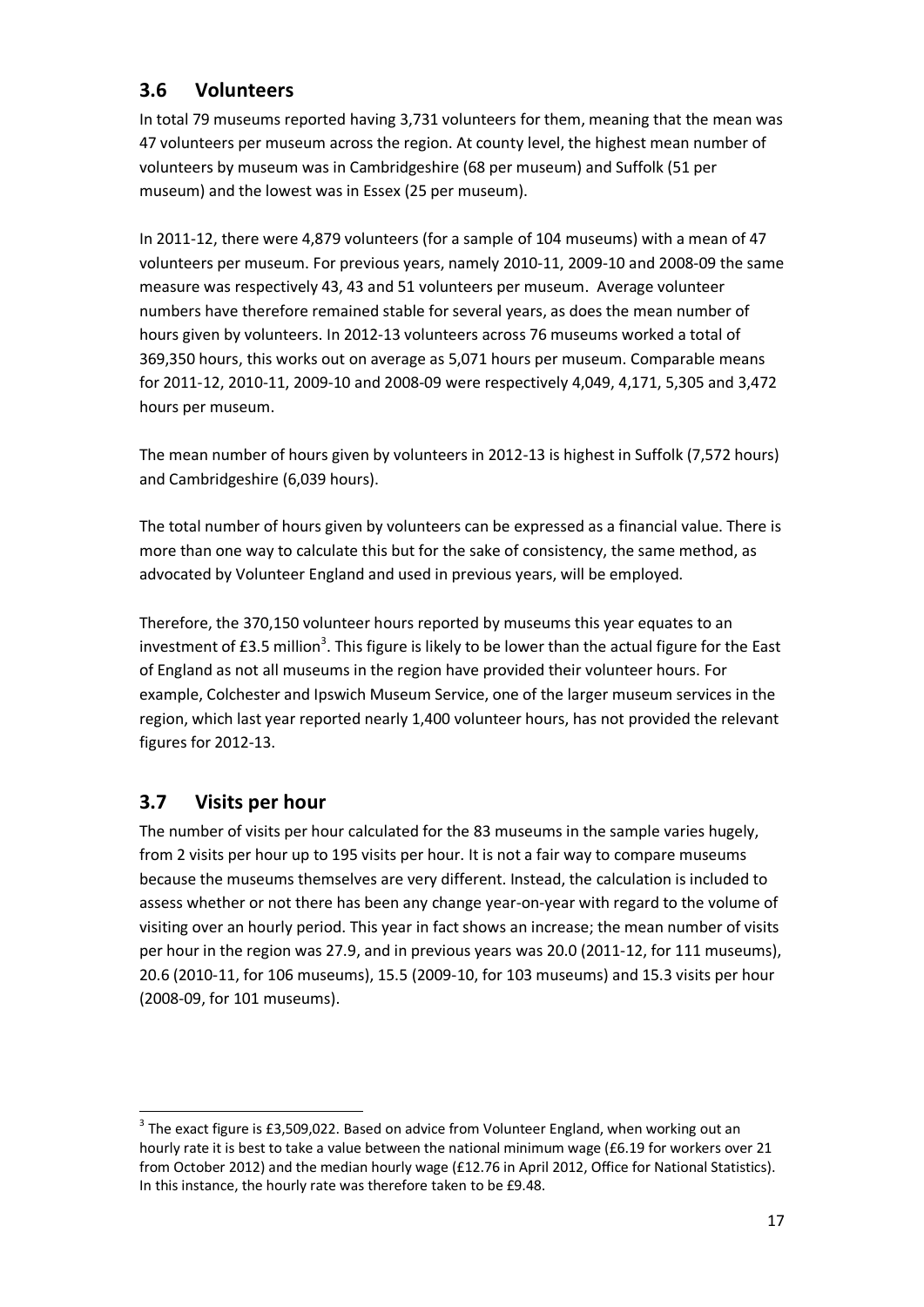## **3.8 Cost per visit**

Cost per visit is worked out using total annual expenditure. As noted last year, cost per visit does vary significantly from museum to museum because of the different nature of these organisations (e.g. it would not be fair to compare a large local authority museum or museum service with a small volunteer-run museum).

This year, the average cost per visit for the region was calculated as £12.71, based on a sample of 77 museums. In 2011-12, 2010-11 and 2009-10 comparable figures respectively were £7.98 (113 museums), £11.04 (91 museums) and £8.06 (95 museums), showing that this measure does fluctuate over time. It will be higher this year given clarification to the definition for total annual expenditure which means that all museums should now be incorporating staff costs in this figure. Cost per visit should be used with care as it is not a wholly reliable way to compare museums with one another. It is a more useful figure to look at change over time, either for an individual museum, or at county or regional level.

## **3.9 Retail spend per visit**

This year, 72 museums were able to provide both figures (total visits and income from retail sales) required to calculate the retail spend per visit. For the third year running, the National Horseracing Museum has recorded the highest spend per visit at £15.79. The overall spend per visit for the East of England worked out as £1.48 which is double that calculated for 2011-12 (£0.76 per museum, based on a sample of 92 museums).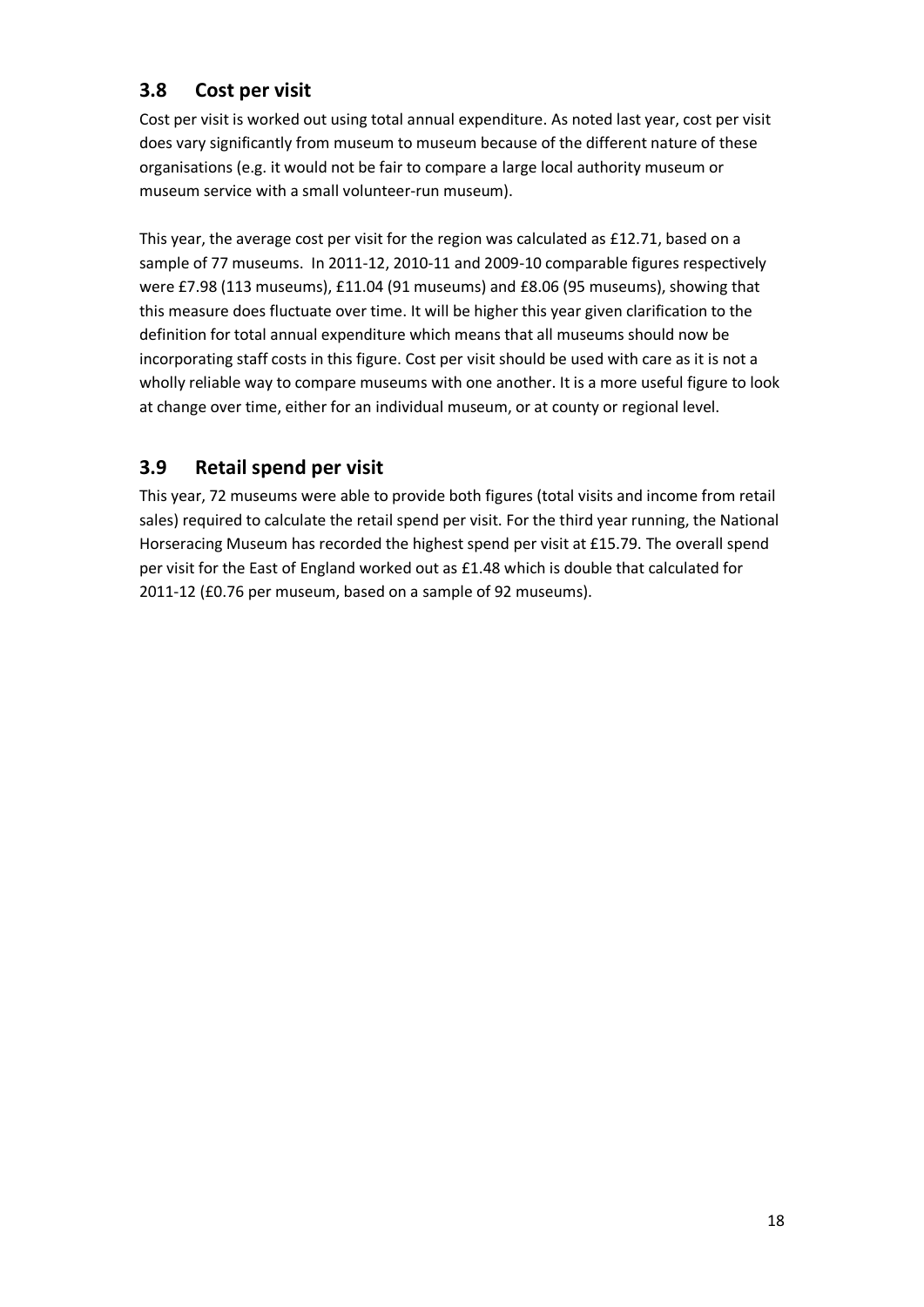## **4. Museum Collections**

#### **4.1 Number of objects in museum collections**

The breakdown of collection size by region shown in **Table 6** tends to show very little variation year-on-year. As noted in previous reports, most museums or museum services in the region (collectively 83%) indicate they have smaller collections, i.e. objects number 50,000 or less, with only 17% having 50,001 – over 250,000 objects.

| No. of objects in museum collections | <b>Beds</b> | Cambs | Essex | Herts | Norfolk | Suffolk | <b>Total</b> |
|--------------------------------------|-------------|-------|-------|-------|---------|---------|--------------|
| <b>Under 1,000</b>                   |             |       |       |       |         |         | 12 (15%)     |
| $1,001 - 5,000$                      |             |       |       |       |         |         | 21 (27%)     |
| 5,001 - 50,000                       |             |       |       |       |         | 10      | 32 (41%)     |
| 50,001 - 250,000                     |             |       |       |       |         |         | 5(6%)        |
| Over 250,000                         |             |       |       |       |         |         | 9(11%)       |
| <b>Total</b>                         |             | 20    |       | 12    | 13      | 21      | 79           |

**Table 6:** Number of museums or museum services that fall into each category for the number of objects in their collections.

### **4.2 Visits by different specialists**

Museums were most likely to have received a visit from a Museum Development Officer (MDO) or Curatorial Adviser in the last 12 months (**Table 7**). The percentage of museums that had been visited by a professional conservator in the last 12 months (34%) is noticeably down compared to 2011-12 (50%), as is advice from other specialists but to a lesser extent (down from 38% to 32%). Otherwise, the take-up of support from different specialists, e.g. MDOs, Curatorial Adviser, National Security Adviser, appears to have been maintained.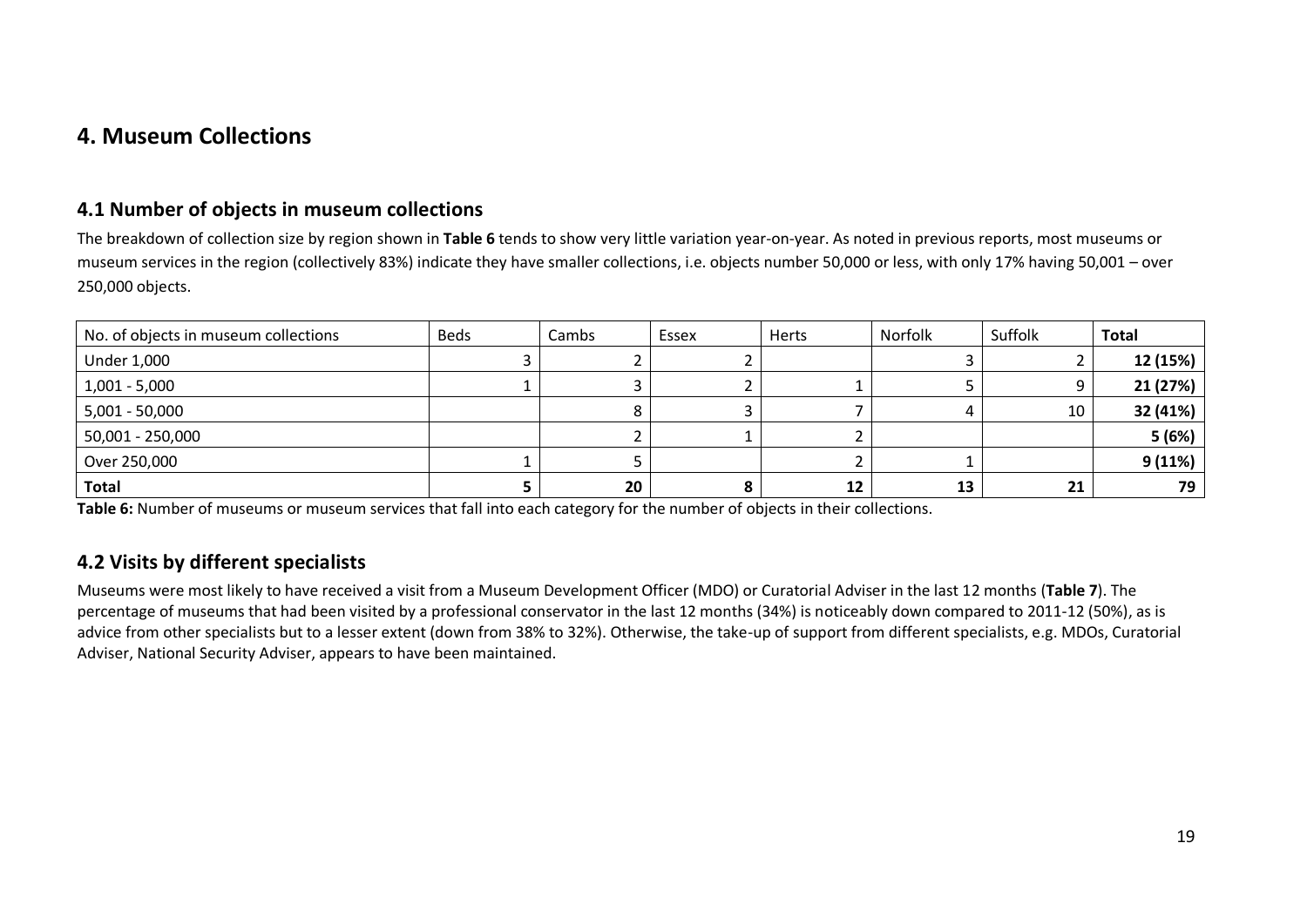|                                                                                                     | <b>Beds</b> | Cambs | Essex | <b>Herts</b> | Norfolk | Suffolk | <b>Total</b><br>$(2012-13)$ | Total<br>$(2011-12)$ |
|-----------------------------------------------------------------------------------------------------|-------------|-------|-------|--------------|---------|---------|-----------------------------|----------------------|
| $(a)$ An intruder detection system is in place                                                      |             | 15    |       | 15           | 13      | 16      | 71 (72%)                    | 94 (73%)             |
| $\vert$ (b) We have had a visit from a Museum Development Officer in the last<br>12 months          | 6           | 12    | 0     | 10           | 9       | 11      | 48 (48%)                    | 63 (49%)             |
| $ $ (c) We have had a visit from a Curatorial Adviser in the last 12 months                         |             |       |       | 4            | 5       | 15      | 39 (39%)                    | 54 (42%)             |
| $\vert$ (d) We have had a visit from a professional conservator in the last 12<br><b>Imonths</b>    | 3           | 12    |       | 3            |         |         | 34 (34%)                    | 64 (50%)             |
| $\vert$ (e) We have had a visit from the National Security Advisor in the last 5<br><b>vears</b>    |             | 10    |       | 6            | 5       |         | 30 (30%)                    | 35 (27%)             |
| $(f)$ We have received other professional advice in the last 12 months<br>which is not listed above |             |       |       | 6            |         | 10      | 32 (32%)                    | 48 (38%)             |

**Table 7:** County summary detailing the number of visits by different specialists and the presence of an intruder detection system.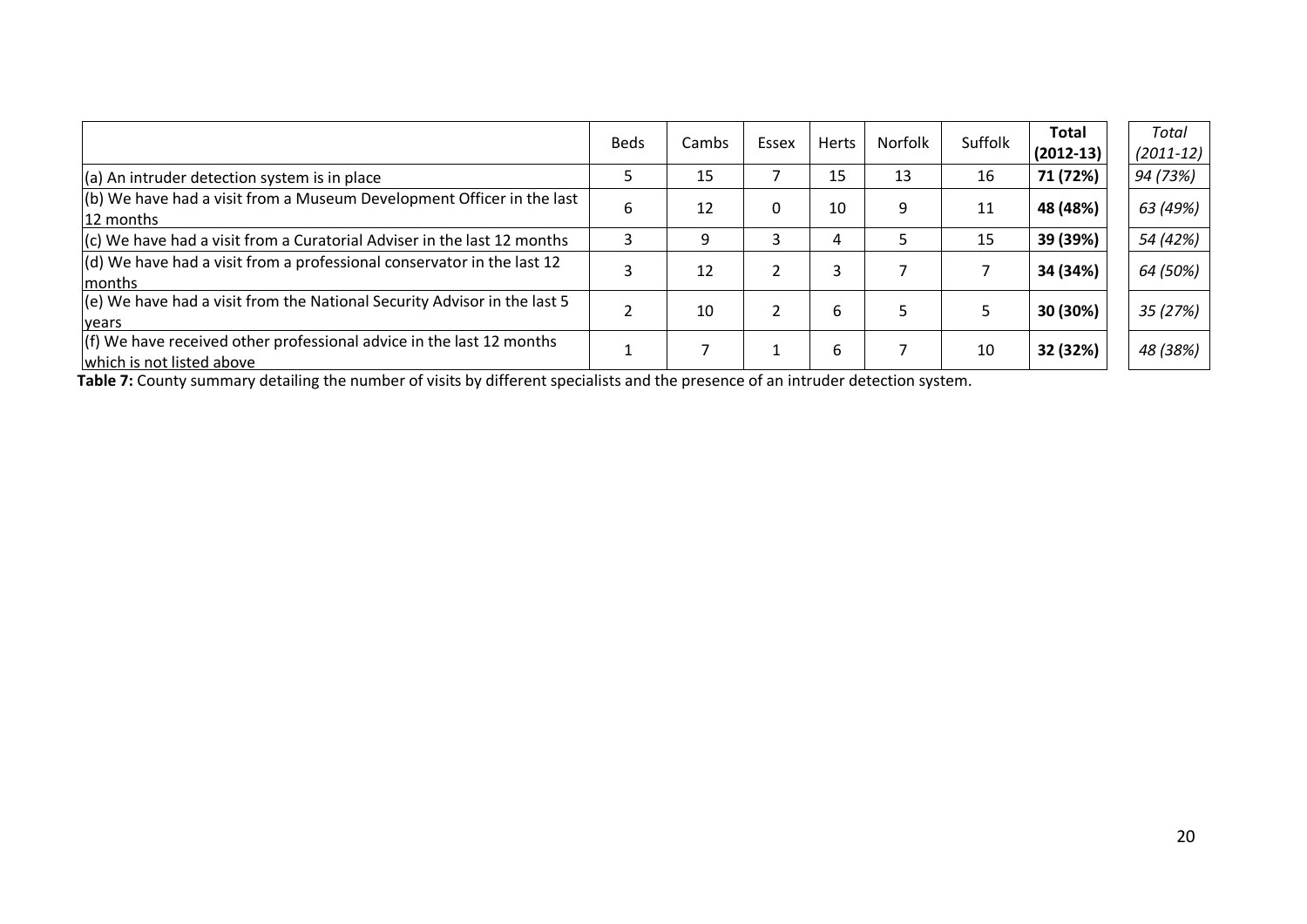## **4.3 Number of disposals/acquisitions**

A total of 528 objects were disposed of during 2012-13 (**Table 8**), with 5,435 objects being acquired. The mean number of disposals was highest in Norfolk (26 per museum), with museums in Bedfordshire and Suffolk reporting no disposals at all. The mean number of acquisitions was highest in Norfolk (136 per museum) and lowest in Suffolk (24 per museum).

|                |              | Mean no. of   |              | Mean no. of      |
|----------------|--------------|---------------|--------------|------------------|
|                | Total no. of | disposals per | Total no. of | acquisitions per |
|                | disposals    | museum        | acquisitions | museum           |
| Bedfordshire   | 0            | 0             | 221          | 37               |
| Cambridgeshire | 51           | 3             | 1,326        | 83               |
| Essex          |              |               | 782          | 98               |
| Hertfordshire  | 59           | 5             | 286          | 22               |
| Norfolk        | 418          | 26            | 2,315        | 136              |
| Suffolk        | 0            | 0             | 505          | 24               |
| <b>TOTAL</b>   | 528          |               | 5,435        | 67               |

**Table 8:** Total and mean number of disposals from and acquisitions to museum collections by county.

### **4.4 Capacity of storage areas**

Compared with last year, a lower percentage of museums this year are reporting storage areas that are full or will be so in the next 5-10 years (**Table 9**) (respectively 35% cf. 41% and 7& cf. 10%), but higher percentages state that their storage areas are currently overfull (24% cf. 20%), or will be full in the next 5 years (35% cf. 28%). This suggests an increasingly pressing need to address issues around the lack of capacity in museum storage within the region.

|                                             | <b>Beds</b>    | Cambs | Essex          | Herts | Norfolk | Suffolk | Total<br>$(2012-13)$ | Total<br>$(2011 - 12)$ |
|---------------------------------------------|----------------|-------|----------------|-------|---------|---------|----------------------|------------------------|
| They are currently<br>overfull              | 1              | 6     | $\overline{2}$ | 4     |         | 5       | 18 (24%)             | 18 (20%)               |
| They are now full                           |                | 6     | 3              | 3     | 6       | 8       | 26 (35%)             | 36 (41%)               |
| They will be full in the<br>next 5 years    | $\overline{2}$ | 6     | $\overline{2}$ | 4     | 5       | 7       | 26 (35%)             | 25 (28%)               |
| They will be full in the<br>next 5-10 years | 1              |       |                |       |         | 2       | 5(7%)                | 9(10%)                 |
| <b>Total</b>                                | 4              | 19    |                | 11    | 12      | 22      | 75                   | 88                     |

**Table 9:** Number of museums / museum services that fall into each category with regard to statements about the capacity of their storage areas. Museum services have each been counted as one entity.

There were 35 museums that indicated they plan to address a lack of collections storage, and some museums indicated what these plans entailed (e.g. 'beginning a rationalization programme of collections', 'new storage accommodation under construction', 'working on a capital project which will address storage'). Twenty three museums with current or potential problems in this area do not currently have plans to address this. They are listed in **Table 10**.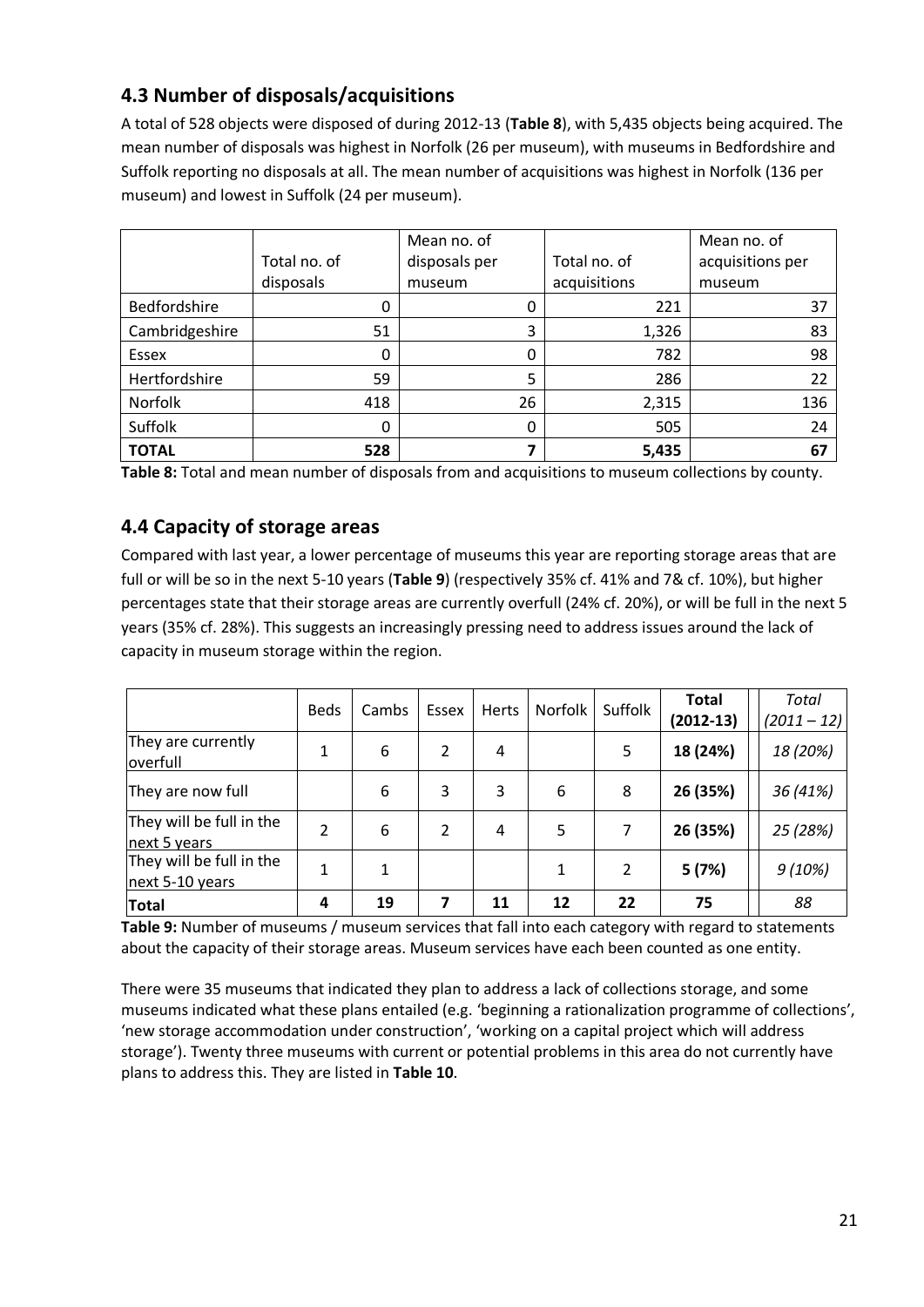| They are currently overfull           | <b>Burwell Museum</b>                     | Cambs          |
|---------------------------------------|-------------------------------------------|----------------|
|                                       | March & District                          | Cambs          |
|                                       | Whipple Museum of the History of Science  | Cambs          |
|                                       | Ashwell Village Museum                    | Herts          |
|                                       | <b>Clare Ancient House Museum</b>         | Suffolk        |
|                                       | The Aldeburgh Museum                      | Suffolk        |
| They are now full                     | Wisbech & Fenland Museum                  | Cambs          |
|                                       | <b>Thurock Museum</b>                     | Essex          |
|                                       | <b>Bishop's Stortford</b>                 | Herts          |
|                                       | <b>Potters Bar</b>                        | <b>Herts</b>   |
|                                       | Fishermen's Heritage Centre, Sheringham   | <b>Norfolk</b> |
|                                       | Peter Coke Shell Gallery                  | <b>Norfolk</b> |
|                                       | Long Shop Museum                          | Suffolk        |
| They will be full in the next 5 years | Manningtree Museum & Local History Group  | Essex          |
|                                       | Diss Museum                               | <b>Norfolk</b> |
|                                       | <b>Beccles and District</b>               | Suffolk        |
|                                       | Haverhill & District Local History Centre | Suffolk        |
|                                       | Lowestoft Museum                          | Suffolk        |
|                                       | <b>Orford Museum</b>                      | Suffolk        |
|                                       | <b>Suffolk Regiment Museum</b>            | Suffolk        |
|                                       | Laxfield and District Museum              | Suffolk        |
| They will be full in the next 5-10    | <b>Cromwell Museum</b>                    | Cambs          |
| years                                 | <b>Bentwaters Cold War Museum</b>         | Suffolk        |

**Table 10:** Museums that currently do not have in place plans to deal with a shortage of storage space, by category relating to how imminent this shortage is.

## **5. Interest in support/training on income generation**

Museums were asked this year as a one-off question if they would welcome having training or other targeted support on aspects of income generation. Many indicated that this would be of interest, particularly in the areas of applying for grant funding (particularly in Cambridgeshire and Suffolk) and developing commercial interests (particularly in Cambridgeshire), with donations and gift aid being less popular but still of relevance to some museums (**Table 11**).

|                | Applying for grant<br>funding | Developing commercial<br>interests | Donations & Gift Aid |
|----------------|-------------------------------|------------------------------------|----------------------|
| Bedfordshire   |                               |                                    |                      |
| Cambridgeshire | 13                            | 14                                 |                      |
| Essex          |                               | 4                                  |                      |
| Hertfordshire  |                               | 8                                  |                      |
| Norfolk        |                               |                                    |                      |
| Suffolk        | 12                            | h                                  |                      |
| <b>TOTAL</b>   |                               | 39                                 | 26                   |

**Table 11:** The number of museums indicating interest in having support/training in different areas of income generation.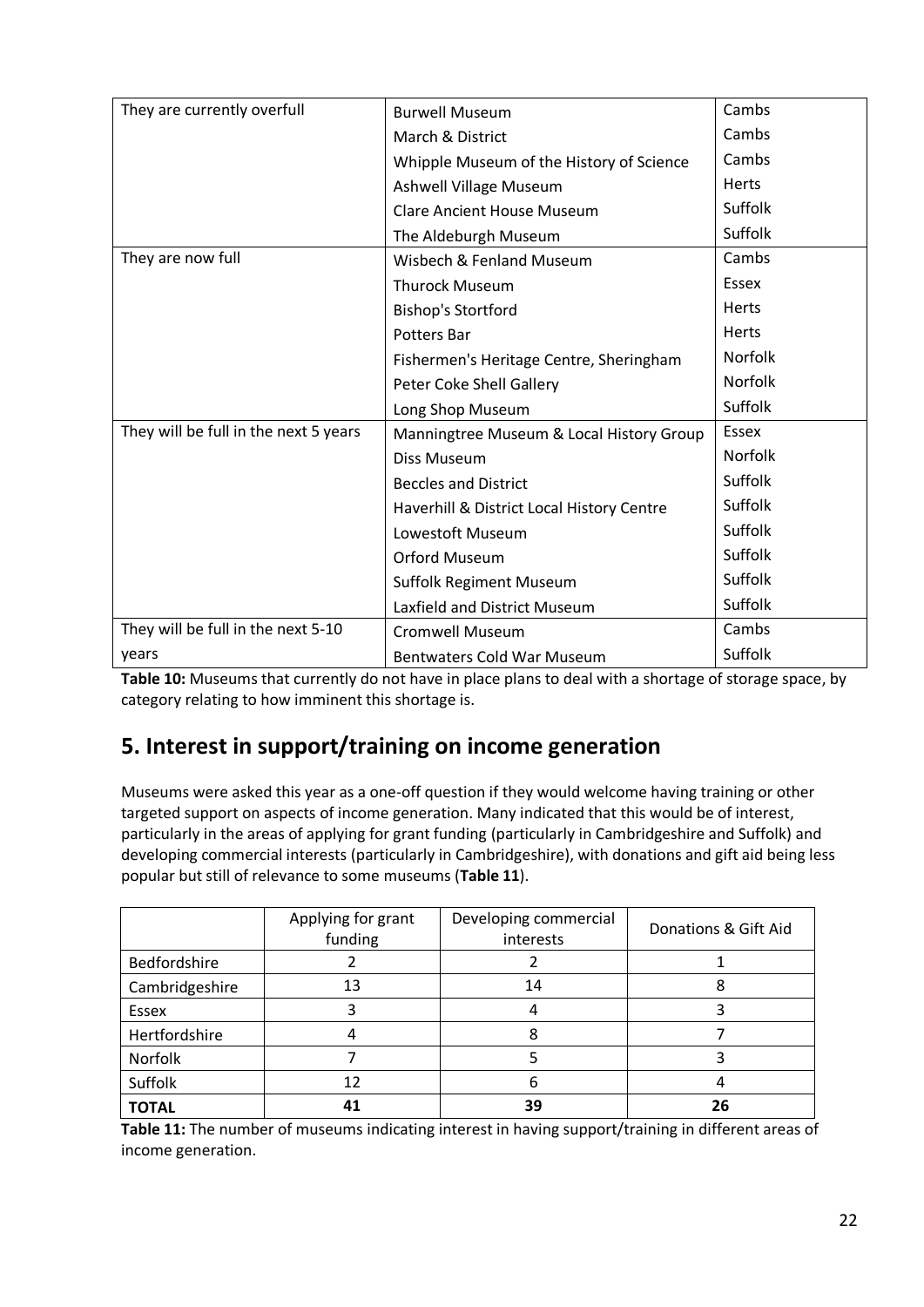Museums were asked if they would like training or support in other areas and they made the following requests:

- Front of House
- Marketing (x3)
- Legacy and sponsorship, supporters' schemes or regular/revenue giving (x3)
- $\bullet$  Image rights dealing with publishers
- Guidance on Arts Council Accreditation
- Procedures for disposing of items that do not conform to our acquisition policy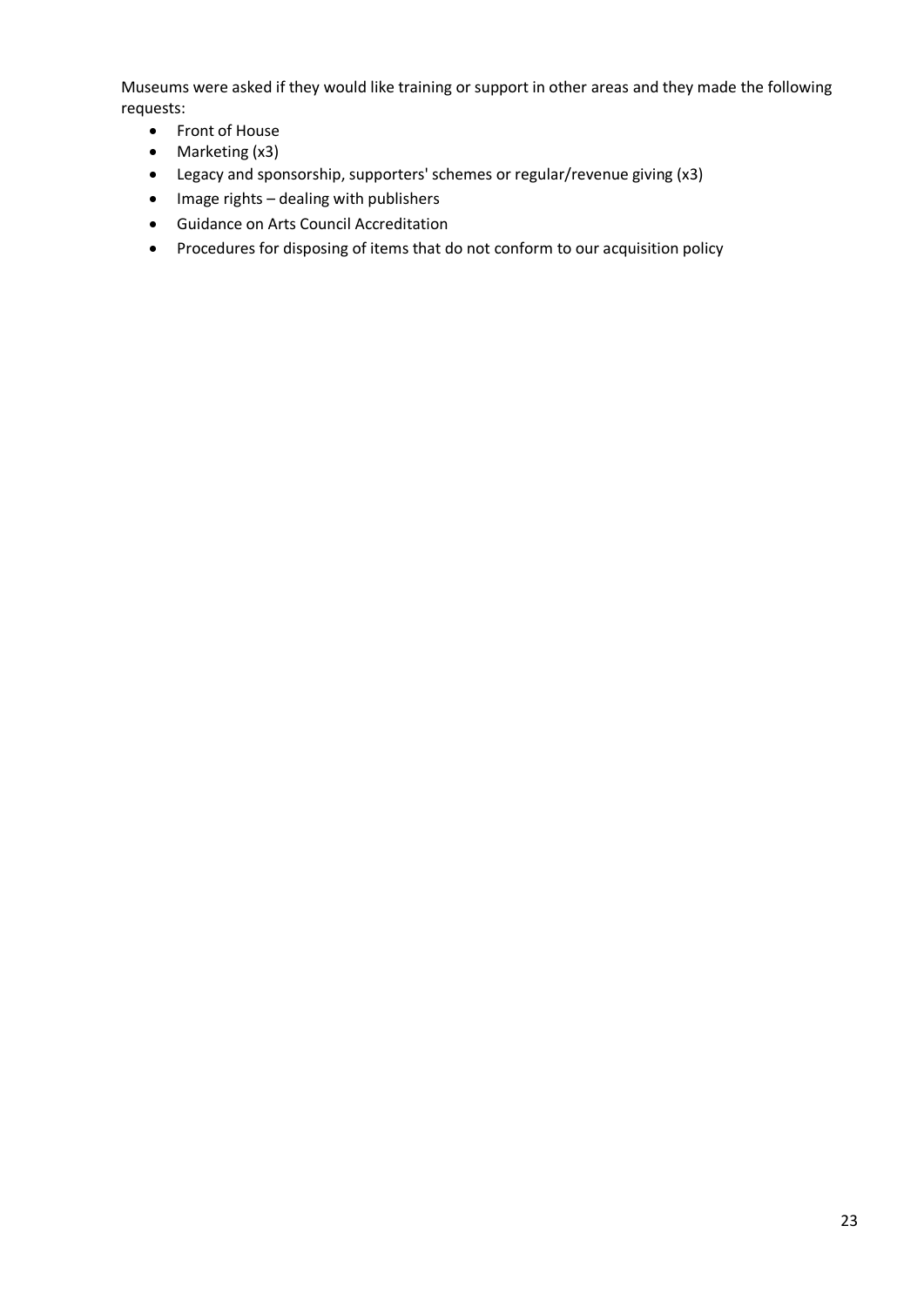# **Appendix 1: List of non-participatory museums**

| <b>Bedfordshire</b>                            |                          |  |  |  |
|------------------------------------------------|--------------------------|--|--|--|
| Bedford Museum & Cecil Higgins Art Gallery     |                          |  |  |  |
| Bedfordshire and Hertfordshire Regiment Museum |                          |  |  |  |
| Military Intelligence Museum, Chicksands       |                          |  |  |  |
| Panacea Charitable Trust Museum                | Incomplete return        |  |  |  |
| Stotfold Watermill                             |                          |  |  |  |
|                                                |                          |  |  |  |
| Cambridgeshire                                 |                          |  |  |  |
| Cambridge University Museum of Archaeology &   |                          |  |  |  |
| Anthroplogy                                    | Closed for redevelopment |  |  |  |
| Kettle's Yard Museum                           |                          |  |  |  |
| Museum of Cambridge                            |                          |  |  |  |
| Nene Valley Railway                            | Incomplete return        |  |  |  |
| <b>Norris Museum</b>                           |                          |  |  |  |
| <b>Prickwillow Drainage Engine Museum</b>      | Incomplete return        |  |  |  |
| Railworld                                      |                          |  |  |  |
| Ramsey Rural Museum                            | Incomplete return        |  |  |  |
| Scott Polar Research Institute                 |                          |  |  |  |
| <b>St Neots Museum</b>                         |                          |  |  |  |
| Thorney Heritage Museum                        |                          |  |  |  |
|                                                |                          |  |  |  |

### **Essex**

| <b>Barleylands Farm Museum</b><br><b>Brentwood Museum</b><br>Brightlingsea Museum<br><b>Burnham-on-Crouch and District Museum</b><br>Castle Point Transport Museum<br>Cater Museum |                   |
|------------------------------------------------------------------------------------------------------------------------------------------------------------------------------------|-------------------|
| <b>Clacton and District Museum</b>                                                                                                                                                 |                   |
| <b>Combined Military Services Museum</b>                                                                                                                                           |                   |
| <b>Essex Fire Museum</b>                                                                                                                                                           |                   |
| <b>Essex Police Museum</b>                                                                                                                                                         |                   |
| Fry Art Gallery                                                                                                                                                                    |                   |
| Little Baddow History Centre                                                                                                                                                       |                   |
| Museum of Harlow                                                                                                                                                                   |                   |
| Museum of Power                                                                                                                                                                    |                   |
| Rayleigh Windmill                                                                                                                                                                  | Incomplete return |
| Saffron Walden Museum                                                                                                                                                              |                   |
| Southend Pier Museum                                                                                                                                                               |                   |
| <b>Walton Maritime Museum</b>                                                                                                                                                      |                   |
| Colchester Museum - Castle Museum                                                                                                                                                  | Incomplete return |
| Colchester Museum - Hollytrees Museum                                                                                                                                              | Incomplete return |
| Colchester Museum - Natural History Museum                                                                                                                                         | Incomplete return |
| Southend Museums - Prittlewell Priory Museum                                                                                                                                       |                   |
| Southend Museums - South Church Hall Museum                                                                                                                                        |                   |
| Southend Central Museum and Planetarium                                                                                                                                            |                   |
| Southend Museums - Beecroft Art Gallery                                                                                                                                            |                   |
| <b>Braintree District Museum</b>                                                                                                                                                   |                   |
| <b>Warner Textile Archive</b>                                                                                                                                                      |                   |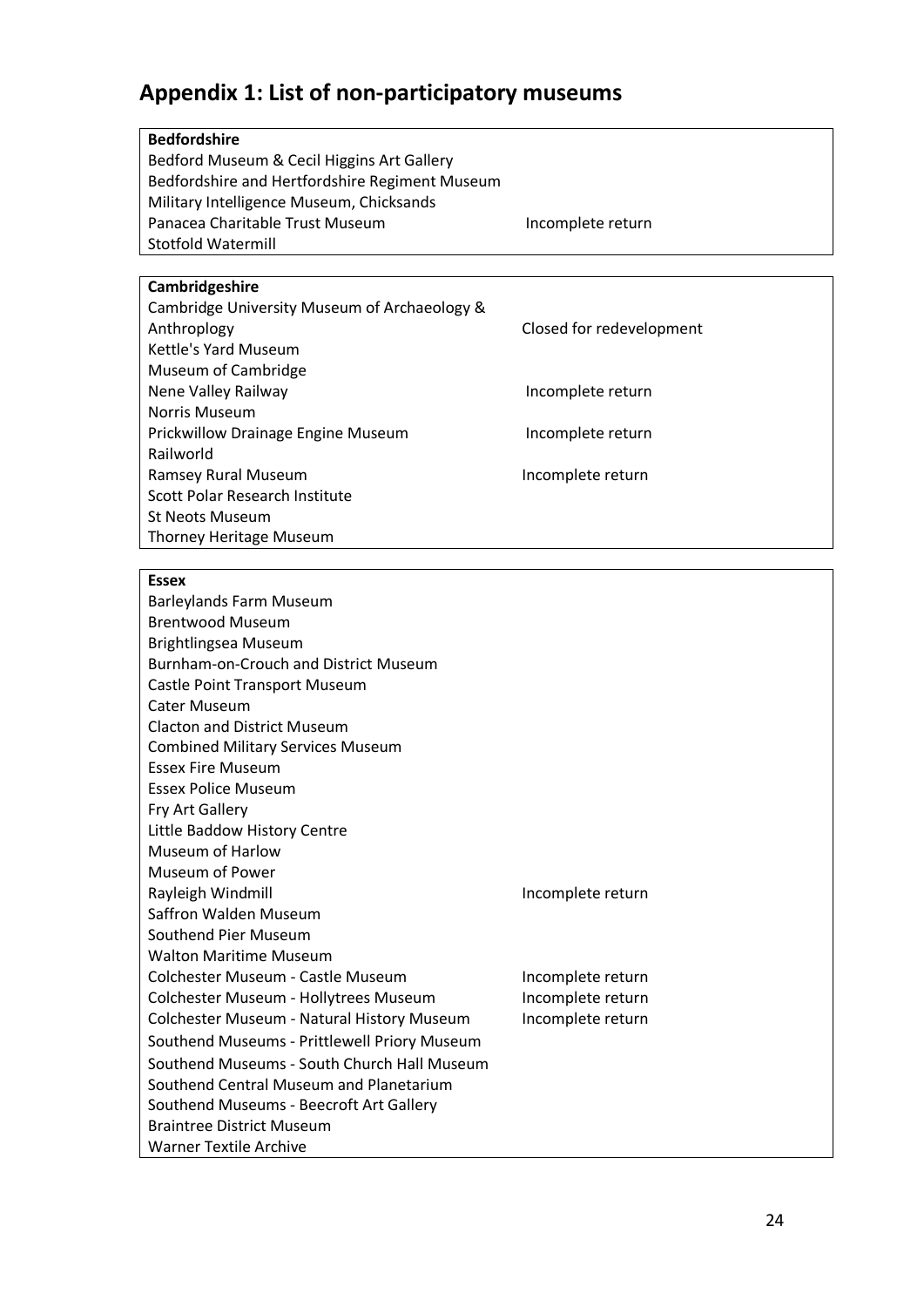| <b>Hertfordshire</b>                             |                                           |
|--------------------------------------------------|-------------------------------------------|
| <b>Bushey Museum and Art Gallery</b>             |                                           |
| Dacorum Heritage Trust Ltd                       |                                           |
| de Havilland Aircraft Heritage Centre            | Insufficient staff to complete            |
| <b>Hertford Museum</b>                           | Incomplete return                         |
| Much Hadham Forge Museum                         |                                           |
| Redbourn Village Museum                          | No longer accredited                      |
| Shaw's Corner (National Trust)                   |                                           |
| Watford Museum & Art Gallery                     | Curator completed but no record of survey |
|                                                  | found online                              |
|                                                  |                                           |
| <b>Norfolk</b>                                   |                                           |
| <b>Bishop Bonner's Cottage Museum</b>            |                                           |
| Bressingham Steam Museum                         |                                           |
| <b>Charles Burrell Museum</b>                    |                                           |
| City of Norwich Aviation Museum                  |                                           |
| Downham Market & District Heritage Centre        | Museum closed for several months in       |
|                                                  | period relating to survey                 |
| Fakenham Museum of Gas and Local History         |                                           |
| Mundesley Maritime Museum                        |                                           |
| Museum of the Broads                             | Incomplete return                         |
| Norfolk and Norwich Heritage Trust (Dragon Hall) |                                           |
| RNLI Henry Blogg Museum                          |                                           |
| <b>True's Yard</b>                               |                                           |
| <b>William Marriott Museum</b>                   |                                           |
| Wymondham Heritage                               | Incomplete return                         |
| Elizabethan House Museum                         |                                           |
| Time and Tide Museum, Great Yarmouth             |                                           |
| <b>Tolhouse Museum</b>                           |                                           |
|                                                  |                                           |
| <b>Suffolk</b>                                   |                                           |
| <b>Bungay and District Museum</b>                |                                           |
| <b>HMS Ganges Museum</b>                         |                                           |
| Lanman Museum                                    | Incomplete return                         |
| Lavenham Guildhall Museum                        |                                           |
| Little Hall Museum                               |                                           |
| Mid Suffolk Light Railway                        |                                           |
| Mildenhall & District Museum                     | Closed for most of the year for           |
|                                                  |                                           |

Parham Airfield Museum Saxmundham Museum Woodbridge Museum Moyse's Hall Museum (St Edmundsbury Heritage) West Stow Anglo-Saxon Centre Lydia Eva & Mincarlo Trust

redevelopment